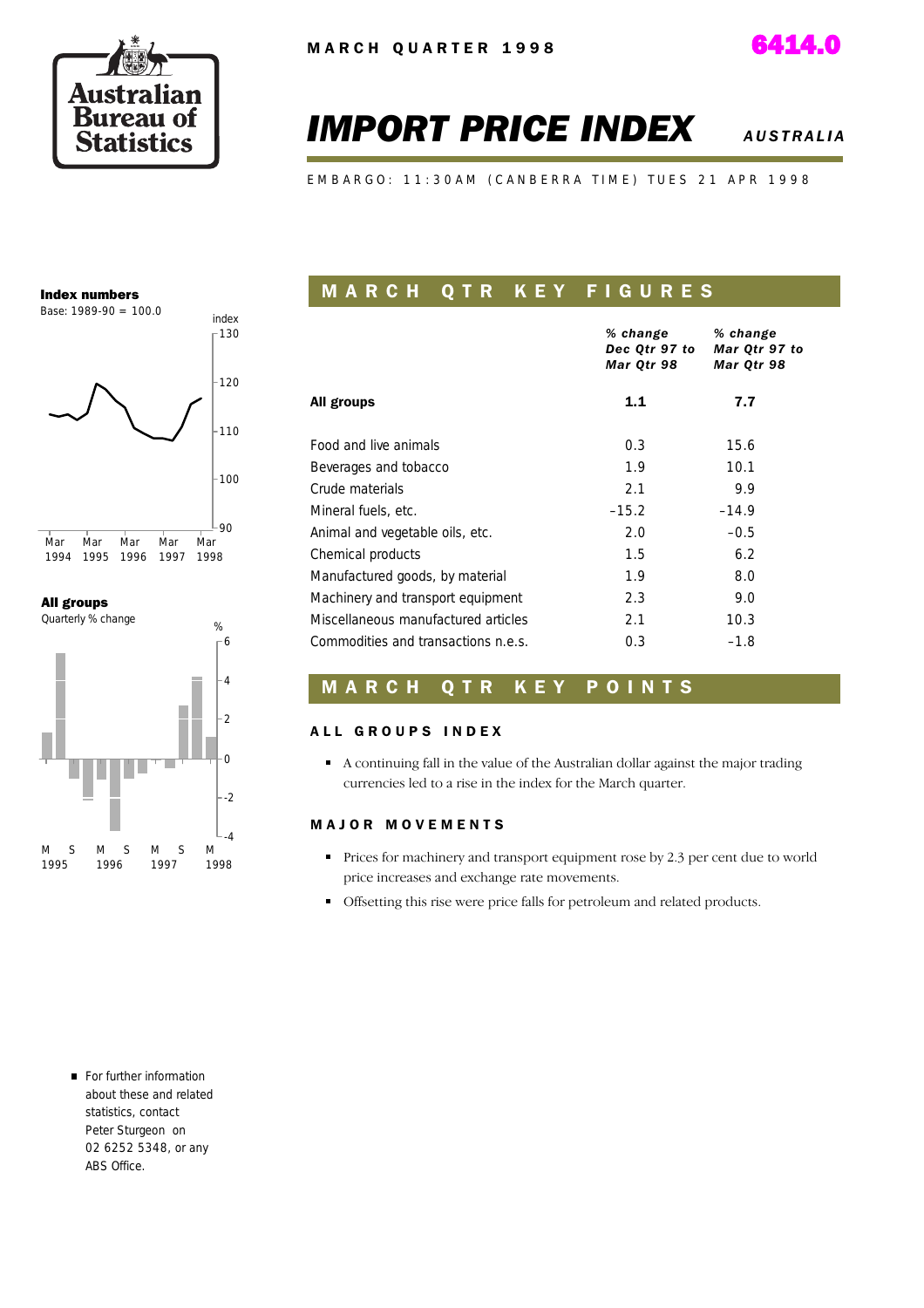### N O T E S

| FORTHCOMING ISSUES    | ISSUE (Quarter)                     | <b>RELEASE DATE</b> |  |
|-----------------------|-------------------------------------|---------------------|--|
|                       | June 1998                           | 20 July 1998        |  |
|                       | September 1998                      | 22 October 1998     |  |
|                       |                                     |                     |  |
| CHANGES IN THIS ISSUE | There are no changes in this issue. |                     |  |
|                       |                                     |                     |  |

W. McLennan Australian Statistician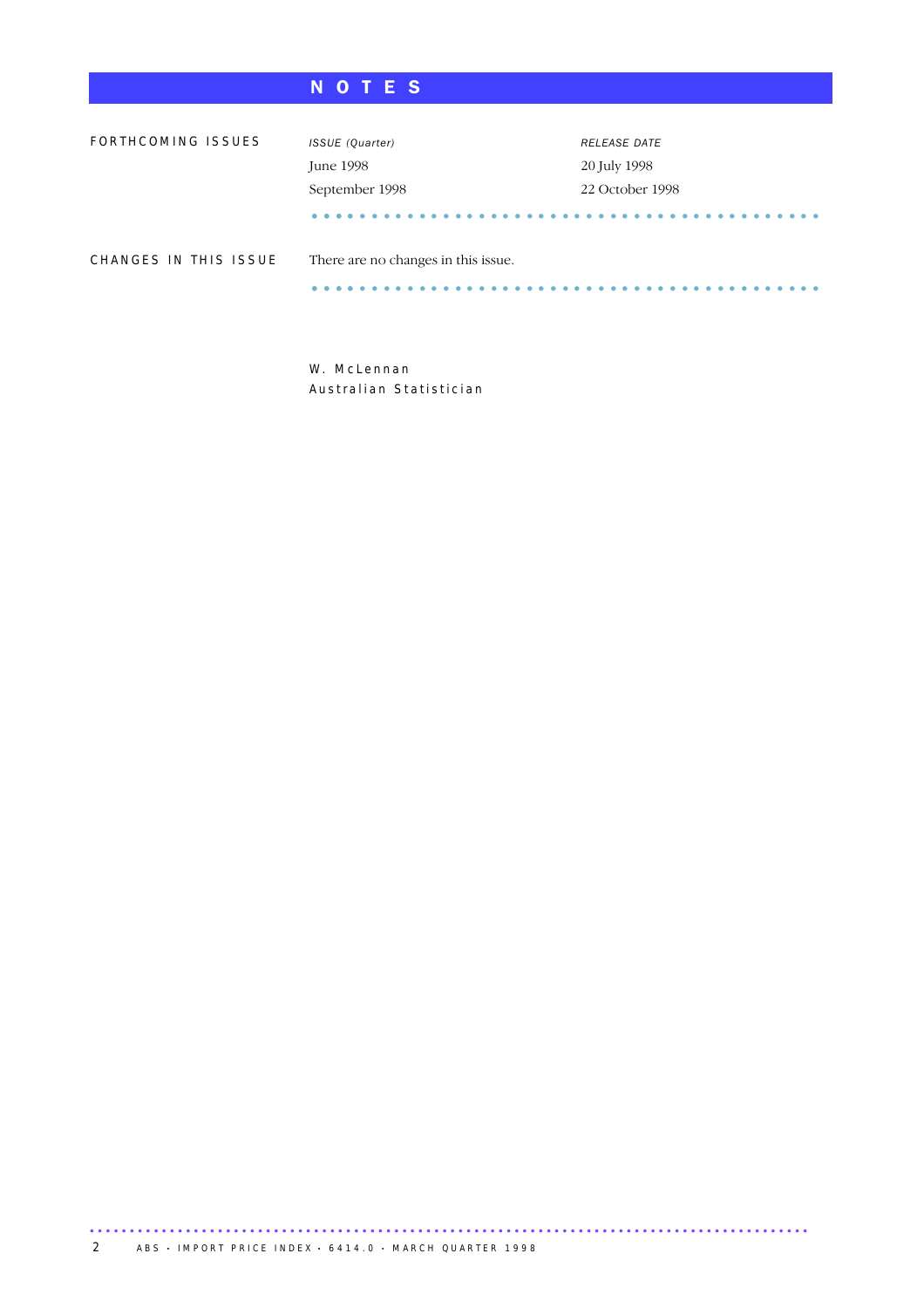

# IMPORT PRICE INDEX, All Groups ..................................................................... .

| Period    |                                           | % change from<br>corresponding quarter | % change from   |
|-----------|-------------------------------------------|----------------------------------------|-----------------|
|           | Index numbers(a)                          | of previous year                       | previous period |
|           |                                           |                                        |                 |
| 1993-94   | 115.6                                     | 3.12                                   | 3.1             |
| 1994-95   | 114.8                                     | $-0.69$                                | $-0.7$          |
| 1995-96   | 115.0                                     | 0.17                                   | 0.2             |
| 1996-97   | 108.6                                     | $-5.57$                                | $-5.6$          |
| 1994      |                                           |                                        |                 |
| March     | 113.5                                     | 0.3                                    | $-3.9$          |
| June      | 113.0                                     | $-1.1$                                 | $-0.4$          |
| September | 113.4                                     | $-3.6$                                 | 0.4             |
| December  | 112.2                                     | $-5.0$                                 | $-1.1$          |
| 1995      |                                           |                                        |                 |
| March     | 113.7                                     | 0.2                                    | 1.3             |
| June      | 119.8                                     | 6.0                                    | 5.4             |
| September | 118.6                                     | 4.6                                    | $-1.0$          |
| December  | 116.1                                     | 3.5                                    | $-2.1$          |
| 1996      |                                           |                                        |                 |
| March     | 114.8                                     | 1.0                                    | $-1.1$          |
| June      | 110.5                                     | $-7.8$                                 | $-3.7$          |
| September | 109.4                                     | $-7.8$                                 | $-1.0$          |
| December  | 108.5                                     | $-6.5$                                 | $-0.8$          |
| 1997      |                                           |                                        |                 |
| March     | 108.4                                     | $-5.6$                                 | $-0.1$          |
| June      | 107.9                                     | $-2.4$                                 | $-0.5$          |
| September | 110.8                                     | 1.3                                    | 2.7             |
| December  | 115.4                                     | 6.4                                    | 4.2             |
| 1998      |                                           |                                        |                 |
| March     | 116.7                                     | 7.7                                    | 1.1             |
|           | (a) Base of each index: $1989-90 = 100.0$ |                                        |                 |
|           |                                           |                                        |                 |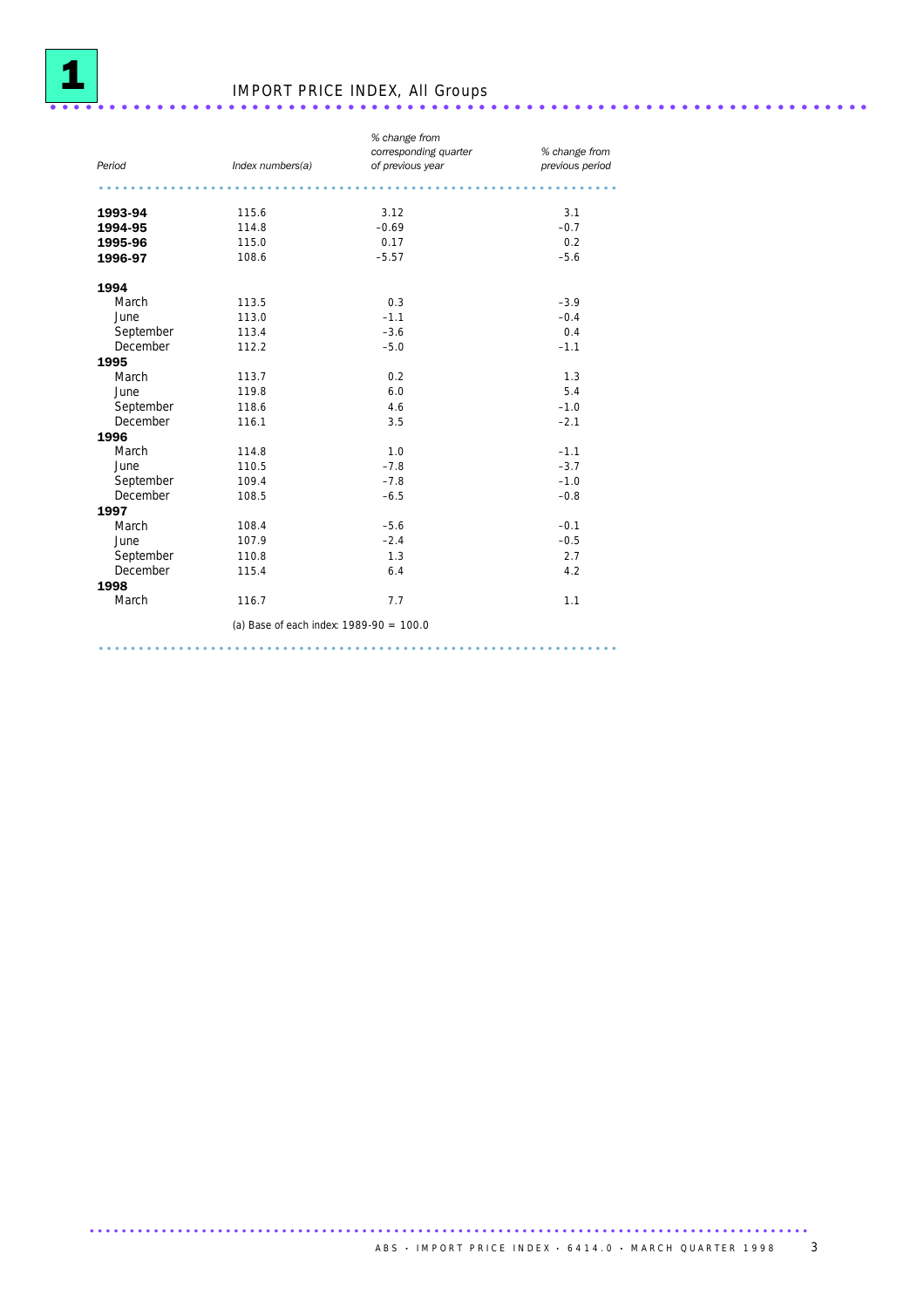2

| Category       |                                                                                                  | December Qtr<br>1997 | March Qtr<br>1998 | Change       |
|----------------|--------------------------------------------------------------------------------------------------|----------------------|-------------------|--------------|
|                |                                                                                                  |                      |                   |              |
|                | All groups                                                                                       | 115.4 116.7          |                   | 1.3          |
|                | SITC SECTIONS: Contribution to All Groups Index (index points)                                   |                      |                   |              |
| 0              | Food and live animals chiefly for food                                                           | 4.69                 | 4.70              | 0.01         |
| 1              | Beverages and tobacco                                                                            | 1.01                 | 1.03              | 0.02         |
| $\overline{2}$ | Crude materials, inedible, except fuels                                                          | 3.93                 | 4.01              | 0.08         |
| 3              | Mineral fuels, lubricants and other related materials                                            | 5.53                 | 4.69              | $-0.84$      |
| 4              | Animal and vegetable oils, fats and waxes                                                        | 0.39                 | 0.40              | 0.01         |
| 5              | Chemicals and related products n.e.s.                                                            | 11.96                | 12.13             | 0.17         |
| 6              | Manufactured goods classified by material                                                        | 19.66                | 20.04             | 0.38         |
| $\overline{7}$ | Machinery and transport equipment                                                                | 52.21                | 53.41             | 1.20         |
| 8              | Miscellaneous manufactured articles                                                              | 15.58                | 15.91             | 0.33         |
| 9              | Commodities and transactions not classified elsewhere                                            | 0.41                 | 0.41              | 0.00         |
|                | SITC DIVISIONS: Contribution to All Groups Index (index points)                                  |                      |                   |              |
|                | 03 Fish, crustaceans and molluscs and preparations thereof                                       | 1.21                 | 1.21              | 0.00         |
| 24             | Cork and wood                                                                                    | 1.92                 | 1.93              | 0.01         |
| 33             | Petroleum, petroleum products and related materials                                              | 5.53                 | 4.69              | $-0.84$      |
| 51             | Organic chemicals                                                                                | 2.55                 | 2.59              | 0.04         |
| 52             | Inorganic chemicals                                                                              | 1.02                 | 1.02              | 0.00         |
| 59             | Chemical materials and products n.e.s.<br>64 Paper, paperboard and articles of paper pulp, paper | 2.01                 | 2.00              | $-0.01$      |
|                | and paperboard                                                                                   | 2.82                 | 2.91              | 0.09         |
|                | 65 Textile yarn, fabrics, made-up articles n.e.s. and related products                           | 4.86                 | 4.99              | 0.13         |
| 69             | Manufactures of metals n.e.s.                                                                    | 3.35                 | 3.42              | 0.07         |
| 71             | Power generating machinery and equipment                                                         | 3.54                 | 3.62              | 0.08         |
| 72             | Machinery specialised for particular industries                                                  | 6.96                 | 7.14              | 0.18         |
| 74             | General industrial machinery and equipment n.e.s.                                                | 7.70                 | 7.96              | 0.26         |
| 75             | Office machines and automatic data processing machines                                           | 4.51                 | 4.59              | 0.08         |
| 76             | Telecommunications and sound recording equipment                                                 | 3.23                 | 3.28              | 0.05         |
| 77             | Electrical machinery, apparatus, appliances n.e.s.                                               | 5.69                 | 5.81              | 0.12         |
| 78             | Road vehicles                                                                                    | 15.08                | 15.29             | 0.21         |
| 79             | Other transport equipment                                                                        | 5.50                 | 5.73              | 0.23         |
|                | 87 Professional, scientific and controlling instruments                                          |                      |                   |              |
|                | and apparatus n.e.s.<br>89 Miscellaneous manufactured articles n.e.s.                            | 3.12<br>6.32         | 3.12<br>6.53      | 0.00<br>0.21 |
|                |                                                                                                  |                      |                   |              |

(a) For an explanation of this table see paragraph 16 of the Explanatory Notes

....................................................................................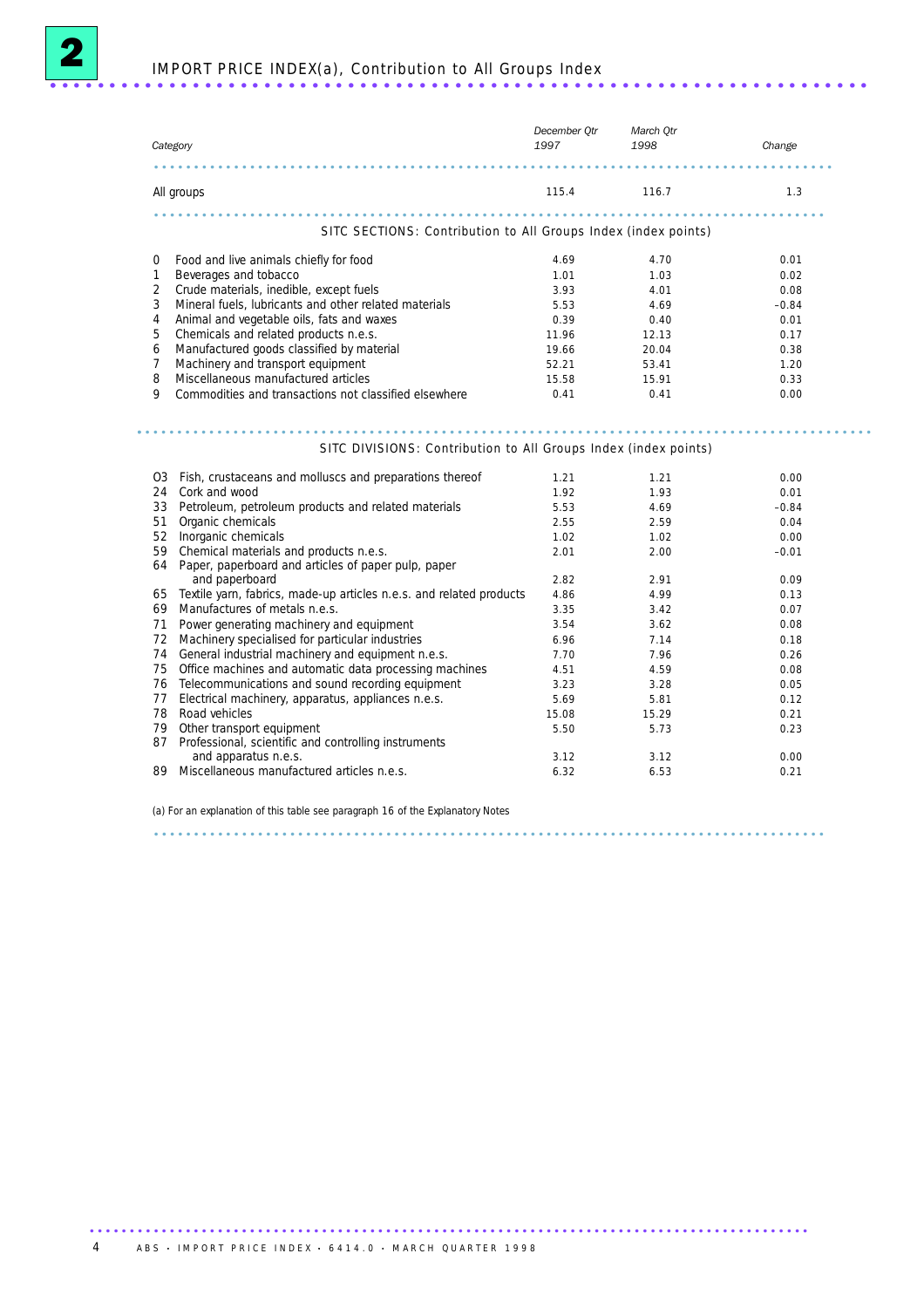

### IMPORT PRICE INDEX(a), By SITC Section ..................................................................... .

| Period    | Food and<br>live animals<br>chiefly for<br>food<br>(0) | Beverages<br>and<br>tobacco<br>(1)        | Crude<br>materials.<br>inedible,<br>except<br>fuels<br>(2) | Mineral<br>fuels.<br><b>lubricants</b><br>and other<br>related<br>materials<br>(3) | Animal<br>and<br>vegetable<br>oils, fats<br>and waxes<br>(4) | Chemicals<br>and<br>related<br>products<br>n.e.s.<br>(5) | Manufactured<br>goods<br>classified<br>chiefly by<br>material<br>(6) | Machinery<br>and<br>transport<br>equipment<br>(7) | Miscellaneous<br>manufactured<br>articles<br>(8) | Commodities<br>and<br>transactions<br>not classified<br>elsewhere<br>(9) |
|-----------|--------------------------------------------------------|-------------------------------------------|------------------------------------------------------------|------------------------------------------------------------------------------------|--------------------------------------------------------------|----------------------------------------------------------|----------------------------------------------------------------------|---------------------------------------------------|--------------------------------------------------|--------------------------------------------------------------------------|
|           |                                                        |                                           |                                                            |                                                                                    |                                                              |                                                          |                                                                      |                                                   |                                                  |                                                                          |
| 1993-94   | 106.8                                                  | 111.5                                     | 116.3                                                      | 93.5                                                                               | 120.9                                                        | 103.3                                                    | 112.2                                                                | 123.1                                             | 117.0                                            | 110.4                                                                    |
| 1994-95   | 116.6                                                  | 106.6                                     | 121.9                                                      | 90.2                                                                               | 140.4                                                        | 108.8                                                    | 110.4                                                                | 121.1                                             | 113.5                                            | 104.4                                                                    |
| 1995-96   | 115.9                                                  | 109.8                                     | 125.8                                                      | 89.8                                                                               | 170.1                                                        | 115.1                                                    | 115.7                                                                | 117.4                                             | 114.2                                            | 103.7                                                                    |
| 1996-97   | 112.8                                                  | 114.3                                     | 110.2                                                      | 98.1                                                                               | 158.8                                                        | 107.5                                                    | 109.6                                                                | 108.5                                             | 111.2                                            | 93.6                                                                     |
| 1994      |                                                        |                                           |                                                            |                                                                                    |                                                              |                                                          |                                                                      |                                                   |                                                  |                                                                          |
| March     | 106.2                                                  | 107.9                                     | 114.1                                                      | 88.1                                                                               | 117.0                                                        | 101.7                                                    | 111.0                                                                | 120.9                                             | 114.9                                            | 109.5                                                                    |
| June      | 105.2                                                  | 107.0                                     | 113.9                                                      | 91.0                                                                               | 115.3                                                        | 100.0                                                    | 109.5                                                                | 120.9                                             | 114.0                                            | 106.1                                                                    |
| September | 107.7                                                  | 106.0                                     | 115.6                                                      | 96.5                                                                               | 123.8                                                        | 101.9                                                    | 109.1                                                                | 120.6                                             | 113.4                                            | 105.0                                                                    |
| December  | 117.3                                                  | 106.4                                     | 118.6                                                      | 85.0                                                                               | 135.3                                                        | 103.3                                                    | 108.7                                                                | 118.6                                             | 112.1                                            | 102.7                                                                    |
| 1995      |                                                        |                                           |                                                            |                                                                                    |                                                              |                                                          |                                                                      |                                                   |                                                  |                                                                          |
| March     | 119.4                                                  | 105.9                                     | 122.5                                                      | 86.4                                                                               | 142.4                                                        | 110.7                                                    | 109.7                                                                | 119.0                                             | 112.5                                            | 102.4                                                                    |
| June      | 122.1                                                  | 108.0                                     | 130.9                                                      | 92.7                                                                               | 160.1                                                        | 119.3                                                    | 114.0                                                                | 126.1                                             | 115.8                                            | 107.5                                                                    |
| September | 121.1                                                  | 109.6                                     | 130.4                                                      | 86.4                                                                               | 163.0                                                        | 119.5                                                    | 117.2                                                                | 123.0                                             | 115.4                                            | 104.6                                                                    |
| December  | 117.6                                                  | 110.2                                     | 128.3                                                      | 86.3                                                                               | 167.9                                                        | 116.2                                                    | 117.4                                                                | 118.7                                             | 115.5                                            | 103.8                                                                    |
| 1996      |                                                        |                                           |                                                            |                                                                                    |                                                              |                                                          |                                                                      |                                                   |                                                  |                                                                          |
| March     | 113.9                                                  | 110.2                                     | 127.4                                                      | 93.8                                                                               | 175.3                                                        | 114.1                                                    | 115.8                                                                | 116.4                                             | 114.6                                            | 107.0                                                                    |
| June      | 111.0                                                  | 109.3                                     | 117.2                                                      | 92.6                                                                               | 174.3                                                        | 110.6                                                    | 112.5                                                                | 111.4                                             | 111.1                                            | 99.3                                                                     |
| September | 112.2                                                  | 109.8                                     | 112.2                                                      | 92.2                                                                               | 167.2                                                        | 109.2                                                    | 110.2                                                                | 110.1                                             | 111.9                                            | 98.0                                                                     |
| December  | 110.9                                                  | 112.5                                     | 108.2                                                      | 101.0                                                                              | 166.8                                                        | 107.5                                                    | 109.5                                                                | 108.5                                             | 110.7                                            | 95.7                                                                     |
| 1997      |                                                        |                                           |                                                            |                                                                                    |                                                              |                                                          |                                                                      |                                                   |                                                  |                                                                          |
| March     | 112.3                                                  | 115.7                                     | 110.0                                                      | 103.9                                                                              | 155.6                                                        | 107.1                                                    | 109.5                                                                | 107.9                                             | 110.9                                            | 90.9                                                                     |
| June      | 115.8                                                  | 119.2                                     | 110.4                                                      | 95.3                                                                               | 145.4                                                        | 106.3                                                    | 109.3                                                                | 107.6                                             | 111.4                                            | 89.6                                                                     |
| September | 125.4                                                  | 122.0                                     | 114.7                                                      | 94.2                                                                               | 141.7                                                        | 108.3                                                    | 111.9                                                                | 110.8                                             | 114.3                                            | 87.6                                                                     |
| December  | 129.4                                                  | 125.0                                     | 118.4                                                      | 104.3                                                                              | 151.8                                                        | 112.0                                                    | 116.1                                                                | 114.9                                             | 119.8                                            | 89.0                                                                     |
| 1998      |                                                        |                                           |                                                            |                                                                                    |                                                              |                                                          |                                                                      |                                                   |                                                  |                                                                          |
| March     | 129.8                                                  | 127.4                                     | 120.9                                                      | 88.4                                                                               | 154.8                                                        | 113.7                                                    | 118.3                                                                | 117.6                                             | 122.3                                            | 89.3                                                                     |
|           |                                                        | (a) Base of each index: $1989-90 = 100.0$ |                                                            |                                                                                    |                                                              |                                                          |                                                                      |                                                   |                                                  |                                                                          |
|           |                                                        |                                           |                                                            |                                                                                    |                                                              |                                                          |                                                                      |                                                   |                                                  |                                                                          |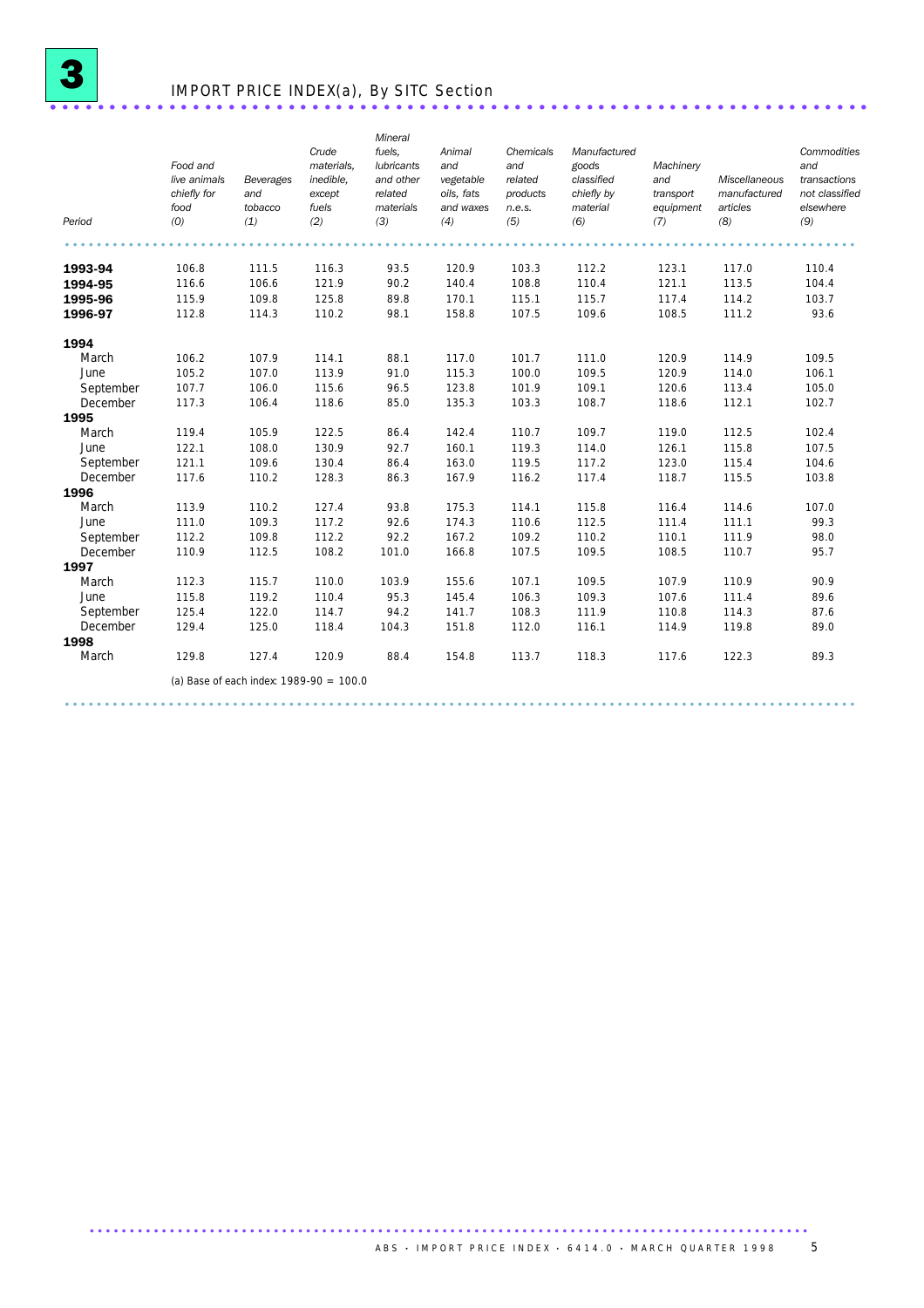

### IMPORT PRICE INDEX(a), By Selected SITC Division ................................

| Period    | Petroleum, petroleum<br>products and related<br>materials<br>(33) | Organic<br>chemicals<br>(51) | Paper, paperboard<br>and articles made<br>of paper<br>(64) | Textile yarn, fabrics,<br>and related<br>products<br>(65) | Power generating<br>machinery and<br>equipment<br>(71) | Machinery specialised<br>for particular<br>industries<br>(72) |
|-----------|-------------------------------------------------------------------|------------------------------|------------------------------------------------------------|-----------------------------------------------------------|--------------------------------------------------------|---------------------------------------------------------------|
|           |                                                                   |                              |                                                            |                                                           |                                                        |                                                               |
| 1993-94   | 93.5                                                              | 98.1                         | 99.6                                                       | 110.7                                                     | 132.9                                                  | 122.3                                                         |
| 1994-95   | 90.2                                                              | 111.6                        | 97.6                                                       | 110.2                                                     | 131.5                                                  | 120.0                                                         |
| 1995-96   | 89.8                                                              | 105.1                        | 116.8                                                      | 113.1                                                     | 131.1                                                  | 120.2                                                         |
| 1996-97   | 98.1                                                              | 100.6                        | 100.3                                                      | 108.7                                                     | 120.6                                                  | 115.5                                                         |
| 1994      |                                                                   |                              |                                                            |                                                           |                                                        |                                                               |
| March     | 88.1                                                              | 97.1                         | 99.0                                                       | 108.9                                                     | 131.8                                                  | 119.7                                                         |
| June      | 91.0                                                              | 98.0                         | 96.0                                                       | 108.1                                                     | 131.3                                                  | 119.5                                                         |
| September | 96.5                                                              | 103.0                        | 95.2                                                       | 108.5                                                     | 130.9                                                  | 118.7                                                         |
| December  | 85.0                                                              | 109.8                        | 95.4                                                       | 109.0                                                     | 129.4                                                  | 117.0                                                         |
| 1995      |                                                                   |                              |                                                            |                                                           |                                                        |                                                               |
| March     | 86.4                                                              | 113.2                        | 97.0                                                       | 109.3                                                     | 129.6                                                  | 119.0                                                         |
| June      | 92.7                                                              | 120.2                        | 102.7                                                      | 113.8                                                     | 136.2                                                  | 125.2                                                         |
| September | 86.4                                                              | 116.3                        | 114.9                                                      | 115.7                                                     | 135.7                                                  | 123.5                                                         |
| December  | 86.3                                                              | 103.3                        | 120.1                                                      | 115.6                                                     | 133.0                                                  | 121.6                                                         |
| 1996      |                                                                   |                              |                                                            |                                                           |                                                        |                                                               |
| March     | 93.8                                                              | 100.6                        | 118.3                                                      | 112.3                                                     | 130.6                                                  | 119.9                                                         |
| June      | 92.6                                                              | 100.3                        | 113.8                                                      | 108.9                                                     | 124.9                                                  | 115.7                                                         |
| September | 92.2                                                              | 99.3                         | 104.8                                                      | 108.2                                                     | 122.1                                                  | 116.2                                                         |
| December  | 101.0                                                             | 99.0                         | 100.5                                                      | 107.7                                                     | 120.3                                                  | 115.4                                                         |
| 1997      |                                                                   |                              |                                                            |                                                           |                                                        |                                                               |
| March     | 103.9                                                             | 100.2                        | 98.4                                                       | 109.2                                                     | 120.0                                                  | 114.0                                                         |
| June      | 95.3                                                              | 104.0                        | 97.5                                                       | 109.6                                                     | 119.9                                                  | 116.3                                                         |
| September | 94.2                                                              | 110.1                        | 99.3                                                       | 112.7                                                     | 125.2                                                  | 119.3                                                         |
| December  | 104.3                                                             | 111.2                        | 103.7                                                      | 117.2                                                     | 130.9                                                  | 126.2                                                         |
| 1998      |                                                                   |                              |                                                            |                                                           |                                                        |                                                               |
| March     | 88.4                                                              | 112.9                        | 107.0                                                      | 120.2                                                     | 133.7                                                  | 129.3                                                         |
|           | (a) Base of each index: $1989-90 = 100.0$                         |                              |                                                            |                                                           |                                                        |                                                               |

..............................................................................................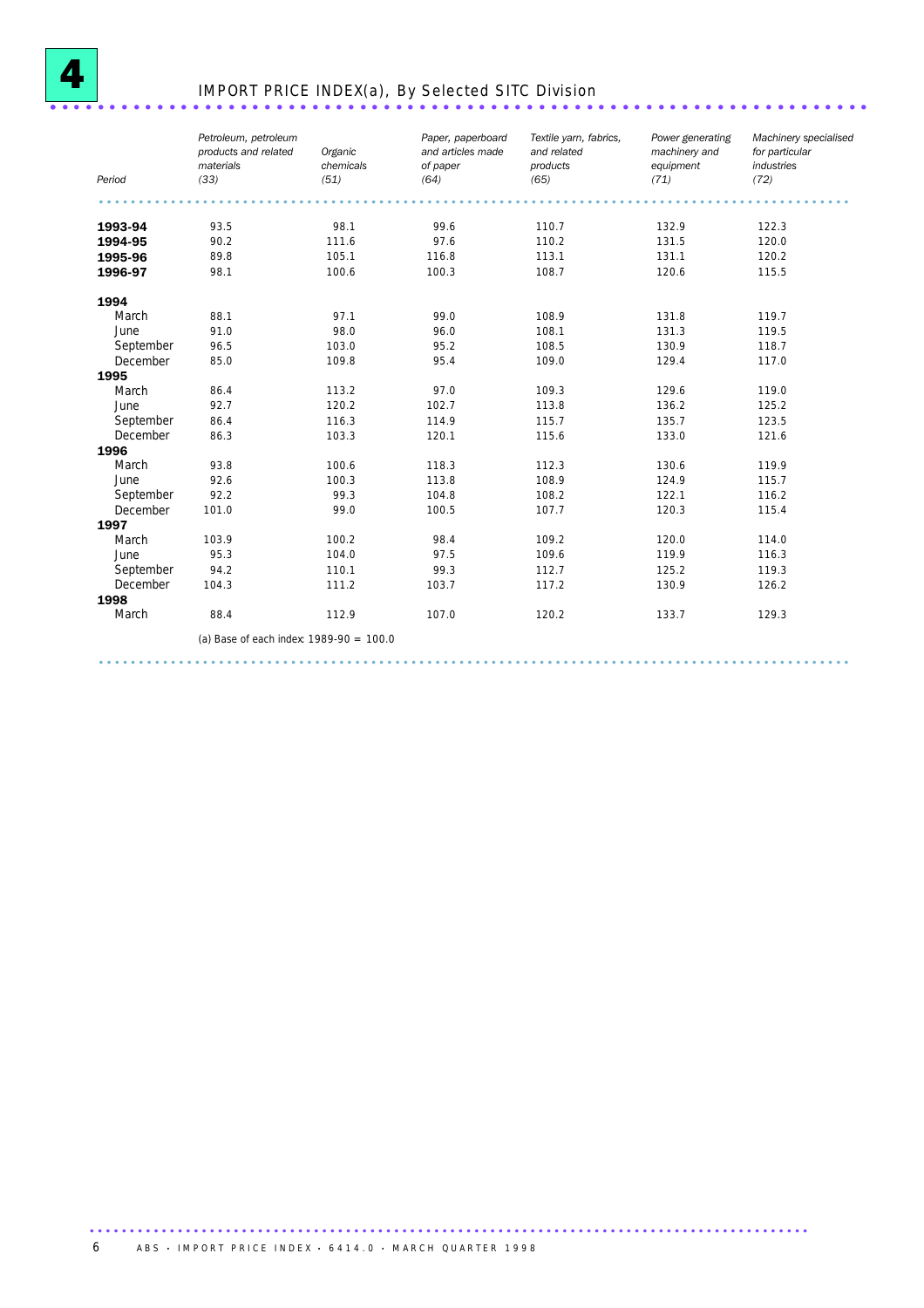

# IMPORT PRICE INDEX(a), By Selected SITC Division *continued* ..................................................................... .

|           | General industrial<br>machinery.<br>equipment and<br>parts | Office machines<br>and ADP machines       | Telecommunications<br>and sound<br>recording<br>equipment | Electrical machinery,<br>etc. and parts<br>thereof | Road vehicles | Other transport<br>equipment |
|-----------|------------------------------------------------------------|-------------------------------------------|-----------------------------------------------------------|----------------------------------------------------|---------------|------------------------------|
| Period    | (74)                                                       | (75)                                      | (76)                                                      | (77)                                               | (78)          | (79)                         |
|           |                                                            |                                           |                                                           |                                                    |               |                              |
| 1993-94   | 130.1                                                      | 88.7                                      | 110.4                                                     | 112.3                                              | 145.4         | 124.9                        |
| 1994-95   | 127.4                                                      | 82.9                                      | 104.8                                                     | 109.5                                              | 149.8         | 118.6                        |
| 1995-96   | 126.9                                                      | 70.1                                      | 99.1                                                      | 107.3                                              | 147.3         | 116.8                        |
| 1996-97   | 119.4                                                      | 60.0                                      | 84.9                                                      | 99.6                                               | 136.3         | 113.2                        |
| 1994      |                                                            |                                           |                                                           |                                                    |               |                              |
| March     | 127.3                                                      | 86.5                                      | 108.1                                                     | 110.4                                              | 143.7         | 122.0                        |
| June      | 126.9                                                      | 86.9                                      | 107.3                                                     | 109.6                                              | 145.4         | 119.7                        |
| September | 126.5                                                      | 84.9                                      | 105.8                                                     | 109.5                                              | 147.2         | 118.4                        |
| December  | 123.8                                                      | 82.2                                      | 104.2                                                     | 108.0                                              | 145.8         | 116.2                        |
| 1995      |                                                            |                                           |                                                           |                                                    |               |                              |
| March     | 125.8                                                      | 80.3                                      | 103.3                                                     | 107.9                                              | 146.4         | 118.0                        |
| June      | 133.6                                                      | 84.1                                      | 105.7                                                     | 112.6                                              | 159.8         | 121.6                        |
| September | 131.6                                                      | 79.0                                      | 104.2                                                     | 111.4                                              | 154.5         | 119.6                        |
| December  | 127.9                                                      | 70.4                                      | 101.2                                                     | 109.4                                              | 148.2         | 118.8                        |
| 1996      |                                                            |                                           |                                                           |                                                    |               |                              |
| March     | 125.8                                                      | 67.6                                      | 98.7                                                      | 106.5                                              | 146.0         | 117.9                        |
| June      | 122.1                                                      | 63.4                                      | 92.2                                                      | 102.0                                              | 140.4         | 111.0                        |
| September | 120.8                                                      | 62.4                                      | 87.9                                                      | 101.0                                              | 138.5         | 111.7                        |
| December  | 119.0                                                      | 60.4                                      | 85.3                                                      | 99.6                                               | 136.7         | 111.7                        |
| 1997      |                                                            |                                           |                                                           |                                                    |               |                              |
| March     | 118.5                                                      | 59.0                                      | 84.2                                                      | 99.0                                               | 135.7         | 114.4                        |
| June      | 119.2                                                      | 58.1                                      | 82.3                                                      | 98.9                                               | 134.2         | 114.9                        |
| September | 123.6                                                      | 58.9                                      | 83.5                                                      | 99.6                                               | 139.4         | 118.7                        |
| December  | 129.9                                                      | 60.8                                      | 85.0                                                      | 103.9                                              | 141.6         | 126.0                        |
| 1998      |                                                            |                                           |                                                           |                                                    |               |                              |
| March     | 134.3                                                      | 61.8                                      | 86.4                                                      | 106.2                                              | 143.6         | 131.2                        |
|           |                                                            | (a) Base of each index: $1989-90 = 100.0$ |                                                           |                                                    |               |                              |
|           |                                                            |                                           |                                                           |                                                    |               |                              |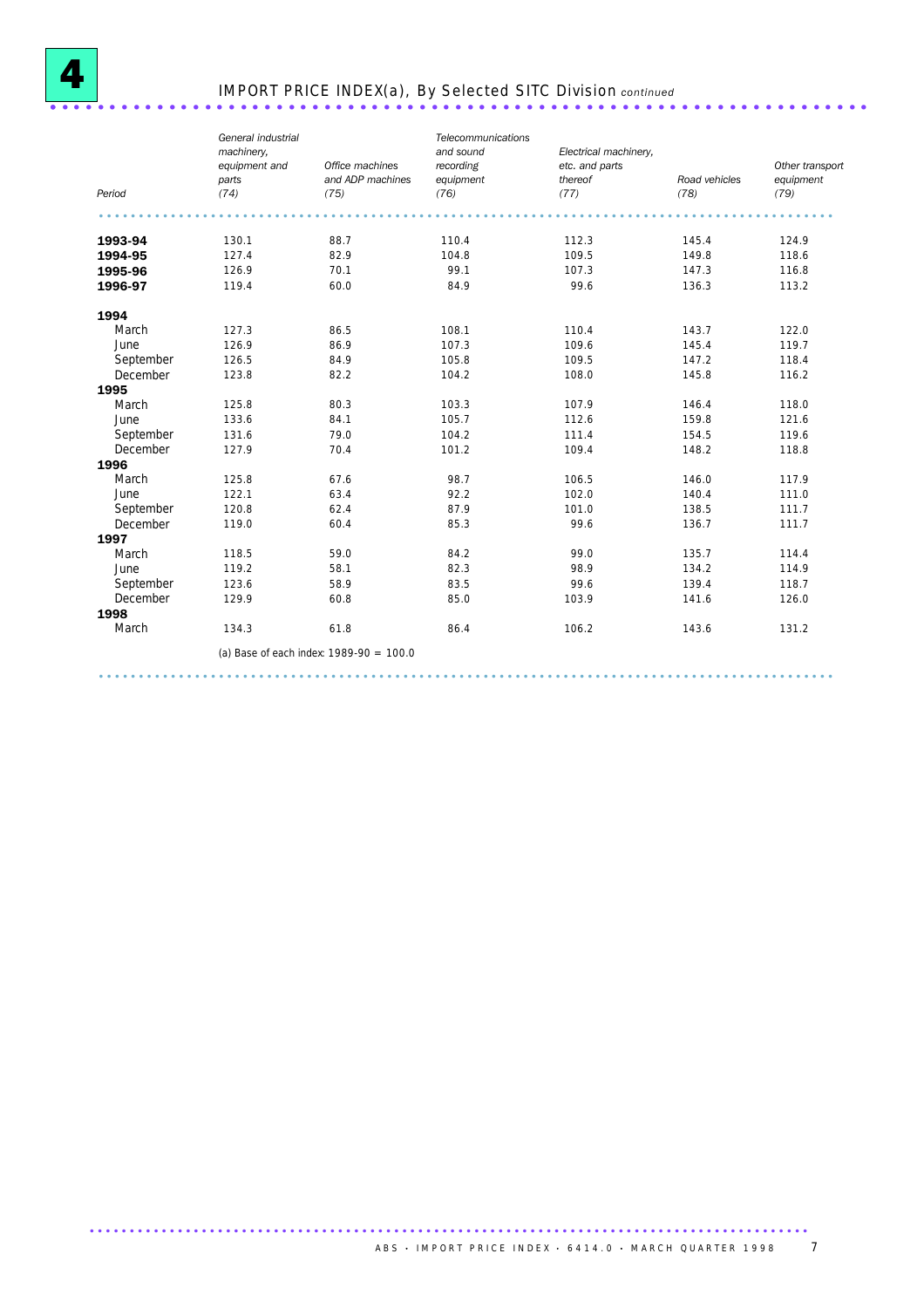## IMPORT PRICE INDEX(a), By Selected ATSN Section ................................

| Period    | Prepared<br>foodstuffs.<br>beverages<br>and<br>tobacco<br>(4) | Mineral<br>products<br>(5) | Chemical<br>industry<br>products<br>(6)   | Plastics and<br>rubber, and<br>articles<br>thereof<br>(7) | Wood pulp,<br>paper and<br>paper<br>products<br>(10) | <b>Textiles</b><br>and<br>textile<br>articles<br>(11) | Base metals<br>and articles<br>thereof<br>(15) | Machinery<br>and<br>electrical<br>equipment<br>(16) | Transport<br>equipment<br>(17) | Instruments,<br>clocks and<br>watches.<br>optical and<br>photographic<br>apparatus<br>(18) |
|-----------|---------------------------------------------------------------|----------------------------|-------------------------------------------|-----------------------------------------------------------|------------------------------------------------------|-------------------------------------------------------|------------------------------------------------|-----------------------------------------------------|--------------------------------|--------------------------------------------------------------------------------------------|
|           |                                                               |                            |                                           |                                                           |                                                      |                                                       |                                                |                                                     |                                |                                                                                            |
| 1993-94   | 108.7                                                         | 101.2                      | 99.2                                      | 111.4                                                     | 98.0                                                 | 109.5                                                 | 110.5                                          | 110.5                                               | 140.3                          | 125.9                                                                                      |
| 1994-95   | 110.9                                                         | 98.9                       | 103.9                                     | 114.1                                                     | 98.0                                                 | 108.4                                                 | 108.2                                          | 106.3                                               | 141.9                          | 124.9                                                                                      |
| 1995-96   | 114.6                                                         | 98.9                       | 109.9                                     | 120.5                                                     | 113.8                                                | 109.5                                                 | 113.5                                          | 101.5                                               | 139.3                          | 125.4                                                                                      |
| 1996-97   | 112.8                                                         | 106.3                      | 103.0                                     | 114.1                                                     | 100.3                                                | 104.1                                                 | 107.9                                          | 93.1                                                | 130.3                          | 119.3                                                                                      |
| 1994      |                                                               |                            |                                           |                                                           |                                                      |                                                       |                                                |                                                     |                                |                                                                                            |
| March     | 106.2                                                         | 95.7                       | 97.6                                      | 110.1                                                     | 97.2                                                 | 108.1                                                 | 109.4                                          | 108.4                                               | 138.2                          | 123.0                                                                                      |
| June      | 106.0                                                         | 98.6                       | 96.3                                      | 109.2                                                     | 95.0                                                 | 107.4                                                 | 107.6                                          | 107.9                                               | 138.8                          | 123.0                                                                                      |
| September | 106.4                                                         | 104.4                      | 96.7                                      | 111.4                                                     | 95.8                                                 | 107.6                                                 | 106.7                                          | 106.8                                               | 139.8                          | 123.9                                                                                      |
| December  | 108.9                                                         | 93.7                       | 98.3                                      | 111.3                                                     | 96.3                                                 | 107.0                                                 | 106.0                                          | 104.7                                               | 138.2                          | 122.3                                                                                      |
| 1995      |                                                               |                            |                                           |                                                           |                                                      |                                                       |                                                |                                                     |                                |                                                                                            |
| March     | 111.8                                                         | 95.4                       | 106.2                                     | 113.8                                                     | 97.3                                                 | 107.4                                                 | 108.1                                          | 104.7                                               | 139.3                          | 123.0                                                                                      |
| June      | 116.3                                                         | 102.0                      | 114.2                                     | 119.7                                                     | 102.6                                                | 111.4                                                 | 112.0                                          | 109.0                                               | 150.2                          | 130.3                                                                                      |
| September | 117.3                                                         | 95.4                       | 113.2                                     | 123.6                                                     | 111.9                                                | 112.4                                                 | 114.8                                          | 106.8                                               | 145.5                          | 128.4                                                                                      |
| December  | 116.1                                                         | 95.7                       | 110.2                                     | 122.7                                                     | 117.4                                                | 111.3                                                 | 115.4                                          | 102.7                                               | 140.5                          | 127.3                                                                                      |
| 1996      |                                                               |                            |                                           |                                                           |                                                      |                                                       |                                                |                                                     |                                |                                                                                            |
| March     | 114.0                                                         | 102.8                      | 109.4                                     | 120.1                                                     | 116.9                                                | 108.8                                                 | 113.7                                          | 100.4                                               | 138.6                          | 125.1                                                                                      |
| June      | 111.0                                                         | 101.5                      | 106.9                                     | 115.5                                                     | 108.9                                                | 105.3                                                 | 110.2                                          | 96.0                                                | 132.7                          | 120.6                                                                                      |
| September | 111.3                                                         | 101.4                      | 105.8                                     | 113.8                                                     | 102.3                                                | 104.0                                                 | 108.6                                          | 94.7                                                | 131.5                          | 121.6                                                                                      |
| December  | 111.9                                                         | 108.5                      | 103.4                                     | 113.5                                                     | 100.5                                                | 103.1                                                 | 108.4                                          | 93.1                                                | 130.2                          | 119.3                                                                                      |
| 1997      |                                                               |                            |                                           |                                                           |                                                      |                                                       |                                                |                                                     |                                |                                                                                            |
| March     | 112.7                                                         | 111.8                      | 102.2                                     | 114.1                                                     | 99.6                                                 | 104.3                                                 | 107.6                                          | 92.3                                                | 130.1                          | 118.3                                                                                      |
| June      | 115.2                                                         | 103.5                      | 100.6                                     | 114.9                                                     | 98.9                                                 | 104.9                                                 | 106.8                                          | 92.3                                                | 129.3                          | 117.9                                                                                      |
| September | 120.0                                                         | 103.0                      | 102.9                                     | 115.8                                                     | 102.2                                                | 108.1                                                 | 110.0                                          | 94.6                                                | 134.1                          | 120.1                                                                                      |
| December  | 125.6                                                         | 113.8                      | 106.2                                     | 119.6                                                     | 107.0                                                | 112.4                                                 | 113.6                                          | 98.8                                                | 137.8                          | 125.8                                                                                      |
| 1998      |                                                               |                            |                                           |                                                           |                                                      |                                                       |                                                |                                                     |                                |                                                                                            |
| March     | 128.6                                                         | 98.4                       | 107.2                                     | 123.3                                                     | 110.8                                                | 115.1                                                 | 115.4                                          | 101.2                                               | 140.6                          | 126.5                                                                                      |
|           |                                                               |                            | (a) Base of each index: $1989-90 = 100.0$ |                                                           |                                                      |                                                       |                                                |                                                     |                                |                                                                                            |
|           |                                                               |                            |                                           |                                                           |                                                      |                                                       |                                                |                                                     |                                |                                                                                            |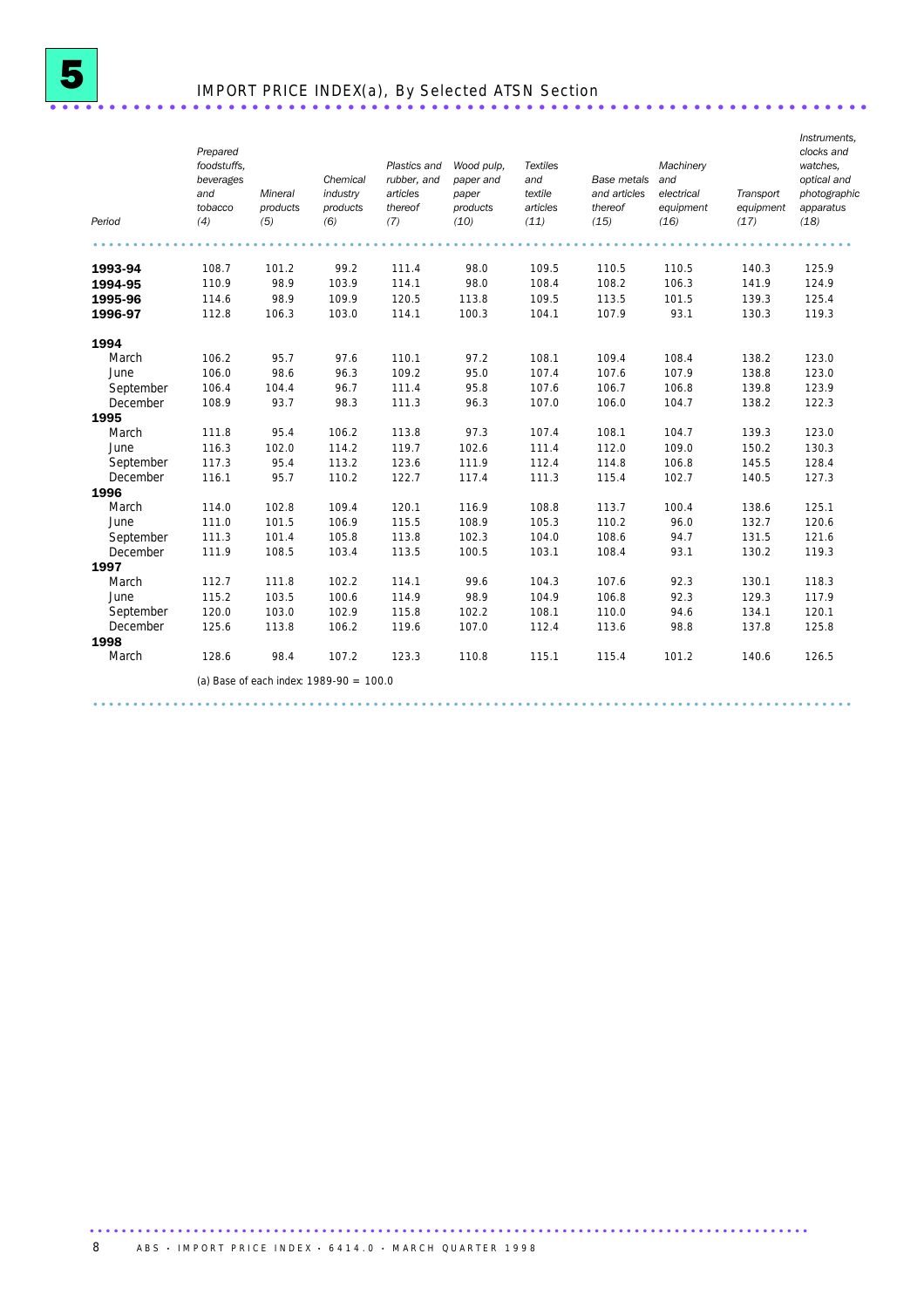### IMPORT PRICE INDEX(a), By Selected ANZSIC Industry of Origin Division ..................................................................... .

|           | Agriculture, forestry |                                           |               |  |  |  |  |  |
|-----------|-----------------------|-------------------------------------------|---------------|--|--|--|--|--|
|           | and fishing           | Mining                                    | Manufacturing |  |  |  |  |  |
| Period    | (A)                   | (B)                                       | (C)           |  |  |  |  |  |
|           |                       |                                           |               |  |  |  |  |  |
| 1993-94   | 107.3                 | 97.8                                      | 115.6         |  |  |  |  |  |
| 1994-95   | 141.7                 | 102.5                                     | 113.8         |  |  |  |  |  |
| 1995-96   | 136.3                 | 104.5                                     | 113.5         |  |  |  |  |  |
| 1996-97   | 128.0                 | 115.6                                     | 106.8         |  |  |  |  |  |
| 1994      |                       |                                           |               |  |  |  |  |  |
| March     | 106.6                 | 91.4                                      | 113.6         |  |  |  |  |  |
| June      | 107.9                 | 92.6                                      | 113.1         |  |  |  |  |  |
| September | 117.4                 | 101.8                                     | 112.9         |  |  |  |  |  |
| December  | 145.0                 | 97.7                                      | 111.4         |  |  |  |  |  |
| 1995      |                       |                                           |               |  |  |  |  |  |
| March     | 149.3                 | 101.0                                     | 112.6         |  |  |  |  |  |
| June      | 155.1                 | 109.4                                     | 118.3         |  |  |  |  |  |
| September | 146.3                 | 101.6                                     | 117.1         |  |  |  |  |  |
| December  | 137.7                 | 101.7                                     | 114.7         |  |  |  |  |  |
| 1996      |                       |                                           |               |  |  |  |  |  |
| March     | 133.8                 | 108.2                                     | 113.2         |  |  |  |  |  |
| June      | 127.4                 | 106.4                                     | 109.0         |  |  |  |  |  |
| September | 124.8                 | 110.0                                     | 107.8         |  |  |  |  |  |
| December  | 122.8                 | 119.4                                     | 106.7         |  |  |  |  |  |
| 1997      |                       |                                           |               |  |  |  |  |  |
| March     | 127.9                 | 121.8                                     | 106.5         |  |  |  |  |  |
| June      | 136.4                 | 111.0                                     | 106.1         |  |  |  |  |  |
| September | 158.4                 | 110.7                                     | 108.8         |  |  |  |  |  |
| December  | 158.7                 | 122.9                                     | 113.1         |  |  |  |  |  |
| 1998      |                       |                                           |               |  |  |  |  |  |
| March     | 154.1                 | 103.7                                     | 115.1         |  |  |  |  |  |
|           |                       | (a) Base of each index: $1989-90 = 100.0$ |               |  |  |  |  |  |

...............................................................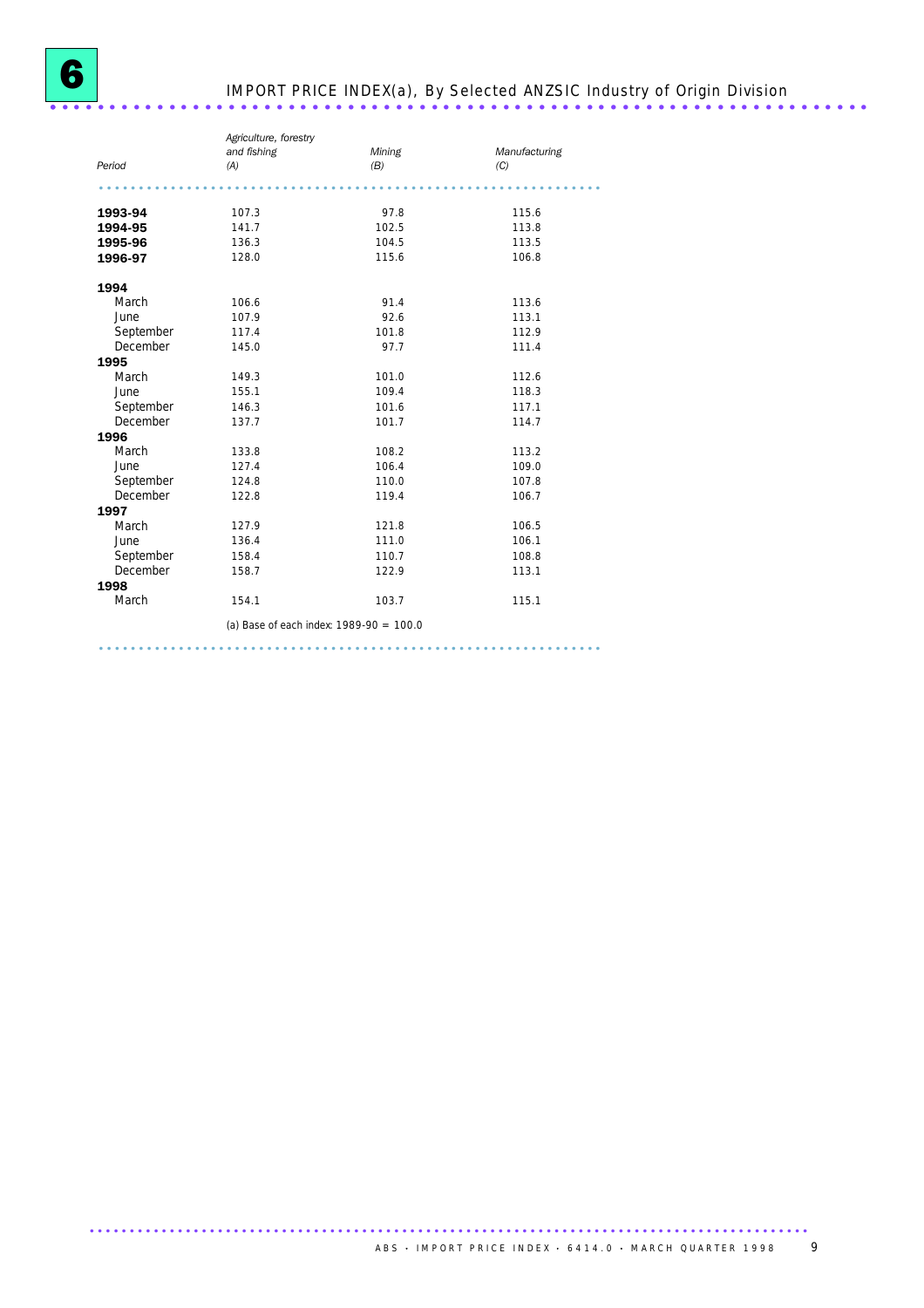

### IMPORT PRICE INDEX(a), By Selected ANZSIC Industry of Origin Subdivision ..................................................................... .

| Period    | Agriculture<br>(1) | Oil and gas<br>extraction<br>(12)         | Food, beverages<br>and tobacco<br>(21) | <b>Textiles</b><br>$(221 - 222)$ | Clothing,<br>footwear and<br>leather<br>$(223 - 226)$ | Wood and paper<br>products<br>(23) | Printing, publishing<br>and recorded media<br>$(241 - 243)$ |
|-----------|--------------------|-------------------------------------------|----------------------------------------|----------------------------------|-------------------------------------------------------|------------------------------------|-------------------------------------------------------------|
|           |                    |                                           |                                        |                                  |                                                       |                                    |                                                             |
| 1993-94   | 107.3              | 98.6                                      | 109.5                                  | 109.2                            | 109.5                                                 | 113.0                              | 116.2                                                       |
| 1994-95   | 141.6              | 102.8                                     | 112.9                                  | 110.9                            | 103.8                                                 | 110.4                              | 111.5                                                       |
| 1995-96   | 136.2              | 103.5                                     | 117.8                                  | 114.6                            | 102.1                                                 | 119.9                              | 114.9                                                       |
| 1996-97   | 127.8              | 117.8                                     | 115.3                                  | 108.4                            | 100.8                                                 | 106.7                              | 114.5                                                       |
| 1994      |                    |                                           |                                        |                                  |                                                       |                                    |                                                             |
| March     | 106.6              | 91.1                                      | 107.9                                  | 107.6                            | 106.9                                                 | 112.3                              | 114.9                                                       |
| June      | 107.9              | 92.7                                      | 107.1                                  | 107.2                            | 106.5                                                 | 109.9                              | 112.6                                                       |
| September | 117.4              | 103.1                                     | 108.3                                  | 108.3                            | 105.4                                                 | 108.9                              | 111.6                                                       |
| December  | 145.0              | 97.3                                      | 111.1                                  | 109.1                            | 102.8                                                 | 108.9                              | 110.2                                                       |
| 1995      |                    |                                           |                                        |                                  |                                                       |                                    |                                                             |
| March     | 149.1              | 100.5                                     | 113.6                                  | 110.1                            | 102.5                                                 | 110.0                              | 110.1                                                       |
| June      | 154.9              | 110.2                                     | 118.7                                  | 116.1                            | 104.4                                                 | 113.9                              | 113.9                                                       |
| September | 146.1              | 100.7                                     | 119.8                                  | 117.7                            | 103.2                                                 | 121.1                              | 114.1                                                       |
| December  | 137.6              | 99.8                                      | 118.7                                  | 116.6                            | 102.4                                                 | 123.2                              | 116.3                                                       |
| 1996      |                    |                                           |                                        |                                  |                                                       |                                    |                                                             |
| March     | 133.6              | 108.0                                     | 117.5                                  | 114.0                            | 102.3                                                 | 121.3                              | 116.3                                                       |
| June      | 127.3              | 105.4                                     | 115.0                                  | 110.2                            | 100.5                                                 | 114.1                              | 112.9                                                       |
| September | 124.6              | 109.3                                     | 115.8                                  | 108.2                            | 100.9                                                 | 108.1                              | 113.9                                                       |
| December  | 122.6              | 123.6                                     | 115.3                                  | 107.4                            | 100.0                                                 | 106.5                              | 113.8                                                       |
| 1997      |                    |                                           |                                        |                                  |                                                       |                                    |                                                             |
| March     | 127.8              | 125.7                                     | 114.6                                  | 108.8                            | 100.7                                                 | 106.3                              | 114.8                                                       |
| June      | 136.2              | 112.5                                     | 115.5                                  | 109.0                            | 101.7                                                 | 105.9                              | 115.3                                                       |
| September | 158.2              | 110.6                                     | 118.9                                  | 112.0                            | 105.1                                                 | 108.3                              | 120.8                                                       |
| December  | 158.5              | 123.9                                     | 124.5                                  | 116.3                            | 109.8                                                 | 112.0                              | 126.2                                                       |
| 1998      |                    |                                           |                                        |                                  |                                                       |                                    |                                                             |
| March     | 153.9              | 99.8                                      | 127.3                                  | 119.3                            | 112.1                                                 | 114.1                              | 131.6                                                       |
|           |                    | (a) Base of each index: $1989-90 = 100.0$ |                                        |                                  |                                                       |                                    |                                                             |
|           |                    |                                           |                                        |                                  |                                                       |                                    |                                                             |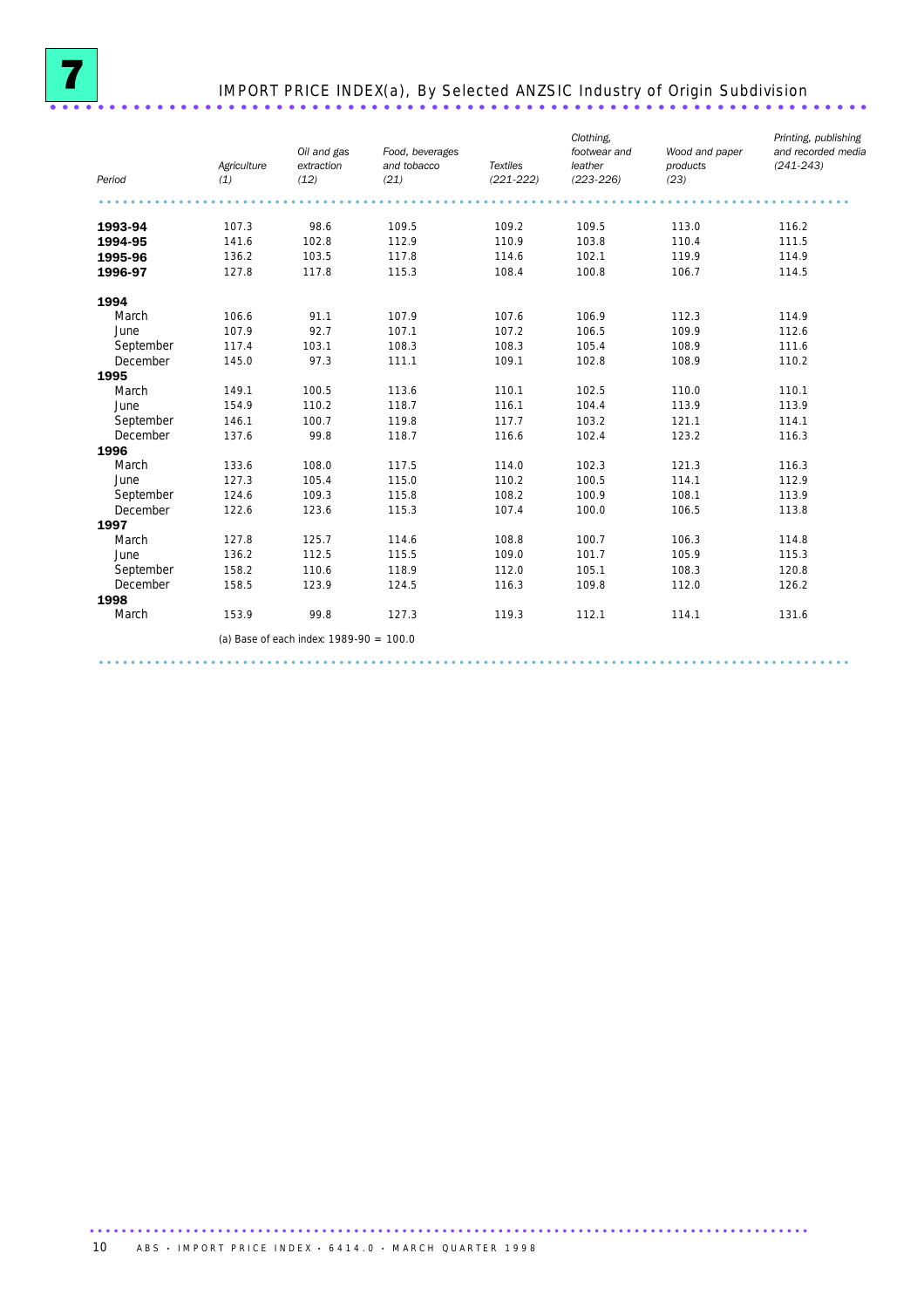

# IMPORT PRICE INDEX(a), By Selected ANZSIC Industry of Origin Subdivision *continued* ..................................................................... .

| Period    | Petroleum, coal,<br>chemical and<br>associated<br>products<br>(25) | Non-metallic<br>mineral<br>products<br>(26) | <b>Basic</b><br>metal<br>products<br>$(271 - 273)$ | Fabricated<br>metal<br>products<br>$(274 - 276)$ | Transport<br>equipment<br>$(281 - 282)$ | Other<br>machinery and<br>equipment<br>$(283 - 286)$ | Other<br>manufacturing<br>(29) |
|-----------|--------------------------------------------------------------------|---------------------------------------------|----------------------------------------------------|--------------------------------------------------|-----------------------------------------|------------------------------------------------------|--------------------------------|
|           |                                                                    |                                             |                                                    |                                                  |                                         |                                                      |                                |
| 1993-94   | 104.0                                                              | 118.0                                       | 101.7                                              | 123.6                                            | 136.8                                   | 111.3                                                | 114.4                          |
| 1994-95   | 104.9                                                              | 116.5                                       | 100.3                                              | 117.2                                            | 137.9                                   | 107.4                                                | 111.3                          |
| 1995-96   | 109.2                                                              | 117.2                                       | 106.5                                              | 117.3                                            | 136.0                                   | 102.7                                                | 111.2                          |
| 1996-97   | 104.8                                                              | 115.9                                       | 100.5                                              | 111.7                                            | 127.2                                   | 94.6                                                 | 109.8                          |
| 1994      |                                                                    |                                             |                                                    |                                                  |                                         |                                                      |                                |
| March     | 102.1                                                              | 116.7                                       | 101.0                                              | 121.9                                            | 134.9                                   | 109.0                                                | 112.7                          |
| June      | 101.9                                                              | 115.3                                       | 98.5                                               | 120.7                                            | 135.2                                   | 108.6                                                | 111.5                          |
| September | 103.1                                                              | 115.9                                       | 98.0                                               | 118.5                                            | 136.0                                   | 107.7                                                | 110.8                          |
| December  | 100.4                                                              | 115.0                                       | 97.6                                               | 116.1                                            | 134.4                                   | 105.7                                                | 109.6                          |
| 1995      |                                                                    |                                             |                                                    |                                                  |                                         |                                                      |                                |
| March     | 104.9                                                              | 114.7                                       | 100.2                                              | 116.4                                            | 135.4                                   | 105.8                                                | 110.8                          |
| June      | 111.0                                                              | 120.3                                       | 105.2                                              | 117.9                                            | 145.6                                   | 110.4                                                | 113.8                          |
| September | 111.1                                                              | 119.3                                       | 106.6                                              | 119.6                                            | 141.6                                   | 107.9                                                | 112.2                          |
| December  | 109.4                                                              | 117.8                                       | 108.5                                              | 117.7                                            | 137.2                                   | 103.9                                                | 111.7                          |
| 1996      |                                                                    |                                             |                                                    |                                                  |                                         |                                                      |                                |
| March     | 109.4                                                              | 117.8                                       | 107.6                                              | 117.2                                            | 135.5                                   | 101.7                                                | 111.5                          |
| June      | 106.7                                                              | 114.0                                       | 103.2                                              | 114.8                                            | 129.7                                   | 97.2                                                 | 109.3                          |
| September | 104.9                                                              | 115.7                                       | 102.2                                              | 111.8                                            | 128.3                                   | 96.3                                                 | 109.9                          |
| December  | 104.9                                                              | 116.9                                       | 101.4                                              | 111.6                                            | 127.1                                   | 94.6                                                 | 109.0                          |
| 1997      |                                                                    |                                             |                                                    |                                                  |                                         |                                                      |                                |
| March     | 105.4                                                              | 115.9                                       | 99.2                                               | 112.3                                            | 127.1                                   | 93.7                                                 | 109.7                          |
| June      | 103.9                                                              | 114.9                                       | 99.0                                               | 111.1                                            | 126.3                                   | 93.6                                                 | 110.4                          |
| September | 105.2                                                              | 117.4                                       | 101.3                                              | 113.5                                            | 131.0                                   | 95.7                                                 | 112.4                          |
| December  | 109.6                                                              | 124.7                                       | 103.4                                              | 119.0                                            | 134.9                                   | 99.9                                                 | 118.1                          |
| 1998      |                                                                    |                                             |                                                    |                                                  |                                         |                                                      |                                |
| March     | 109.4                                                              | 126.7                                       | 104.7                                              | 121.4                                            | 137.7                                   | 101.9                                                | 121.1                          |
|           |                                                                    | (a) Base of each index: $1989-90 = 100.0$   |                                                    |                                                  |                                         |                                                      |                                |
|           |                                                                    |                                             |                                                    |                                                  |                                         |                                                      |                                |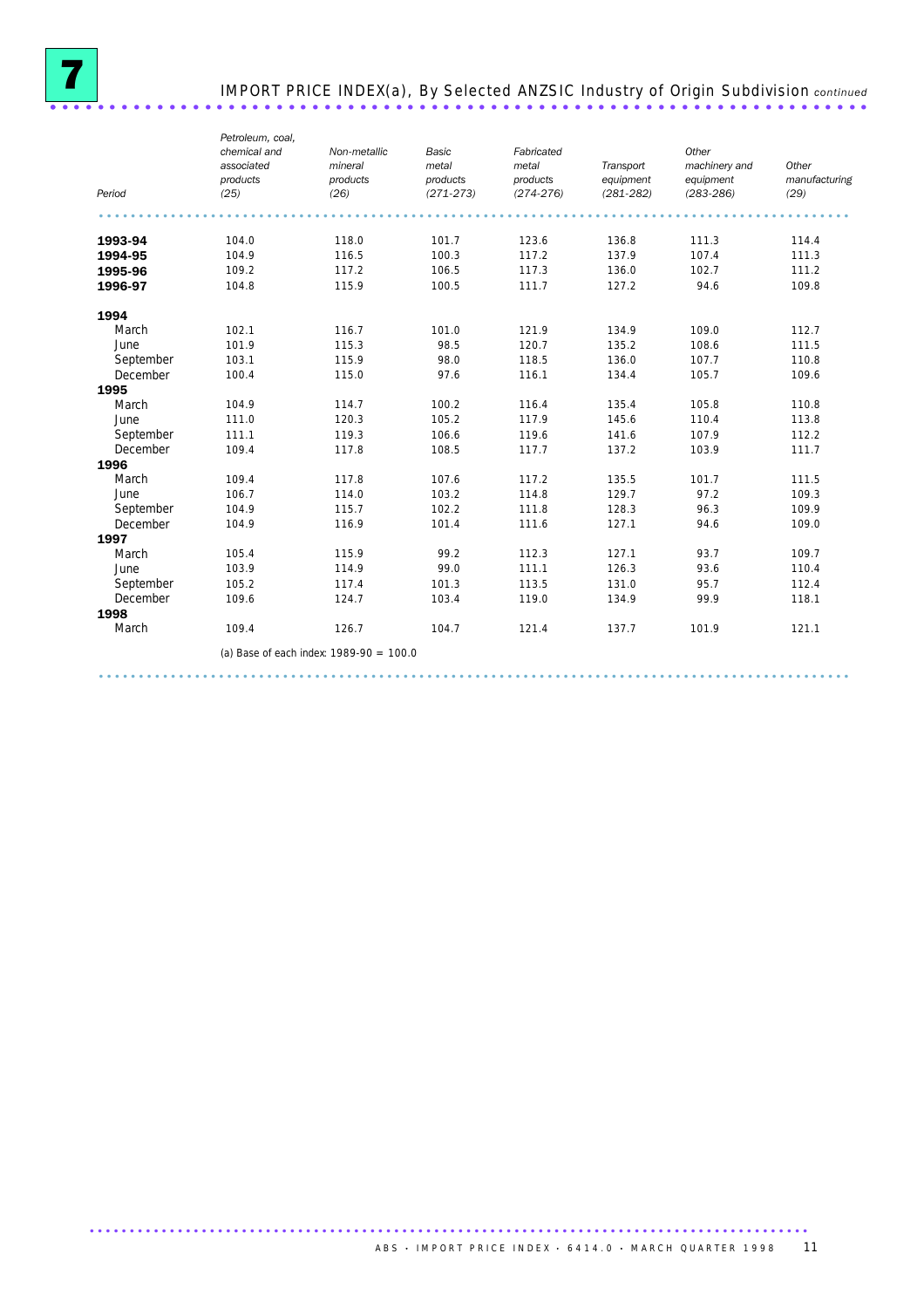

## IMPORT PRICE INDEX(a), By BEC Category ..................................................................... .

|           | Food and  | <b>Industrial</b>                         | Fuels and  | Capital goods, and<br>parts and | Transport equipment,<br>and parts and<br>accessories | Consumer goods |
|-----------|-----------|-------------------------------------------|------------|---------------------------------|------------------------------------------------------|----------------|
| Period    | beverages | supplies n.e.s.                           | lubricants | accessories thereof             | thereof                                              | n.e.s.         |
|           |           |                                           |            |                                 |                                                      |                |
| 1993-94   | 107.8     | 105.0                                     | 95.4       | 114.0                           | 135.9                                                | 117.7          |
| 1994-95   | 119.5     | 106.6                                     | 93.0       | 110.0                           | 136.8                                                | 114.0          |
| 1995-96   | 119.8     | 113.4                                     | 90.7       | 104.0                           | 135.1                                                | 114.1          |
| 1996-97   | 116.0     | 105.8                                     | 99.0       | 95.0                            | 126.9                                                | 110.1          |
| 1994      |           |                                           |            |                                 |                                                      |                |
| March     | 106.9     | 103.6                                     | 89.6       | 111.5                           | 134.1                                                | 115.9          |
| June      | 106.1     | 102.0                                     | 93.0       | 111.3                           | 134.4                                                | 114.9          |
| September | 109.5     | 102.6                                     | 99.3       | 110.4                           | 135.1                                                | 114.2          |
| December  | 120.3     | 103.3                                     | 87.5       | 108.2                           | 133.5                                                | 112.7          |
| 1995      |           |                                           |            |                                 |                                                      |                |
| March     | 122.6     | 107.2                                     | 89.1       | 108.2                           | 134.3                                                | 113.0          |
| June      | 125.7     | 113.4                                     | 96.1       | 113.1                           | 144.1                                                | 116.1          |
| September | 124.7     | 115.5                                     | 88.0       | 110.2                           | 140.6                                                | 115.6          |
| December  | 121.5     | 115.0                                     | 87.3       | 105.2                           | 136.2                                                | 115.1          |
| 1996      |           |                                           |            |                                 |                                                      |                |
| March     | 117.8     | 113.5                                     | 94.9       | 102.5                           | 134.5                                                | 114.5          |
| June      | 115.0     | 109.6                                     | 92.5       | 97.9                            | 129.1                                                | 111.1          |
| September | 115.3     | 107.1                                     | 92.3       | 96.9                            | 127.8                                                | 110.8          |
| December  | 114.2     | 105.5                                     | 102.2      | 95.0                            | 126.8                                                | 109.9          |
| 1997      |           |                                           |            |                                 |                                                      |                |
| March     | 115.2     | 105.4                                     | 105.4      | 94.1                            | 126.8                                                | 109.8          |
| June      | 119.1     | 105.3                                     | 96.0       | 94.0                            | 126.2                                                | 109.7          |
| September | 128.7     | 108.0                                     | 94.3       | 96.2                            | 130.4                                                | 112.5          |
| December  | 132.7     | 111.7                                     | 101.0      | 100.5                           | 134.2                                                | 117.6          |
| 1998      |           |                                           |            |                                 |                                                      |                |
| March     | 133.1     | 114.2                                     | 83.8       | 102.7                           | 136.9                                                | 120.6          |
|           |           | (a) Base of each index: $1989-90 = 100.0$ |            |                                 |                                                      |                |
|           |           |                                           |            |                                 |                                                      |                |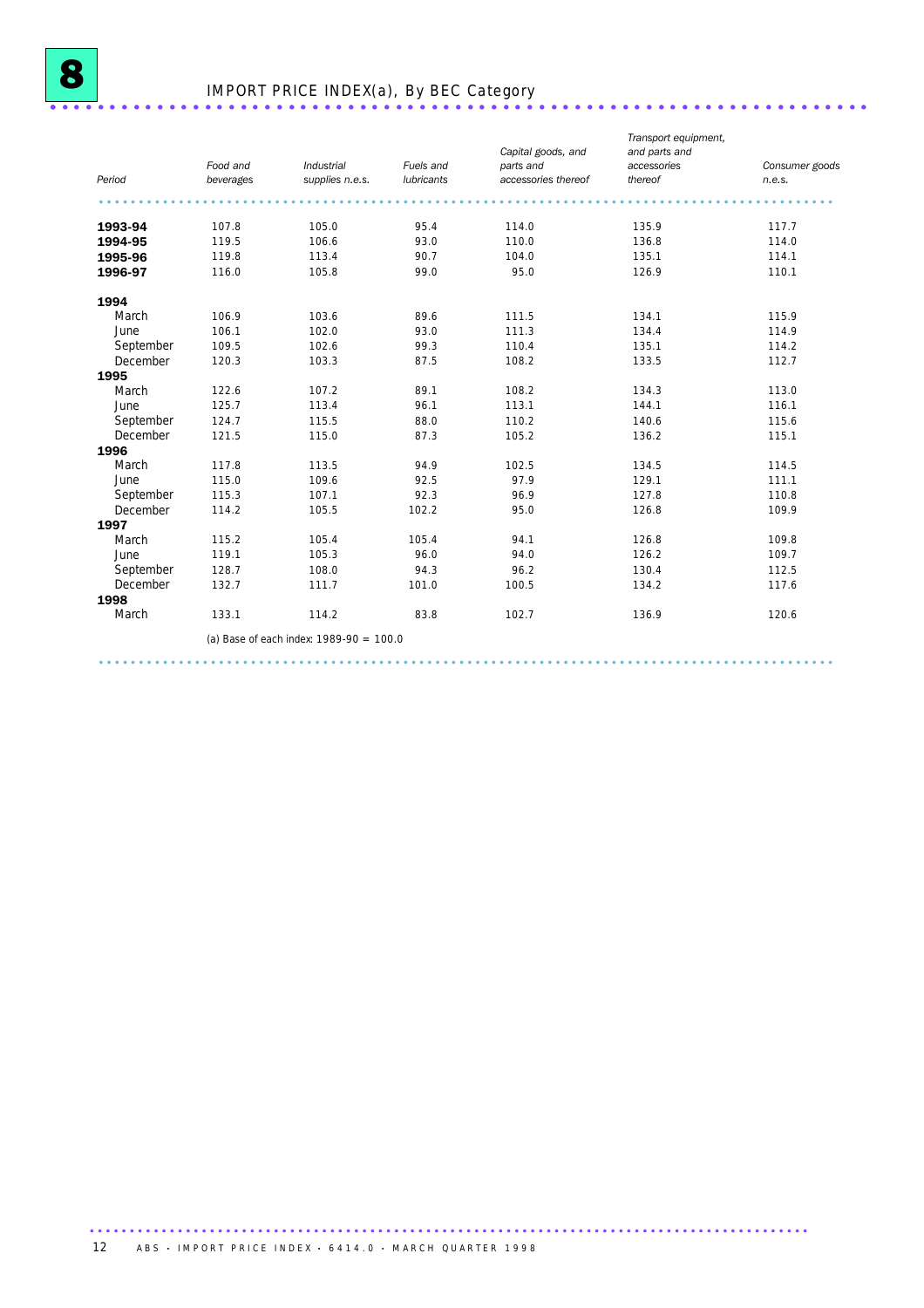# IMPORT PRICE INDEX(a), By BEC End Use Class ..................................................................... .

| Period                                    | Capital goods | Intermediate goods | Consumption goods |  |
|-------------------------------------------|---------------|--------------------|-------------------|--|
|                                           |               |                    |                   |  |
| 1993-94                                   | 122.8         | 106.6              | 121.1             |  |
| 1994-95                                   | 119.8         | 107.6              | 119.2             |  |
| 1995-96                                   | 116.0         | 109.2              | 119.6             |  |
| 1996-97                                   | 107.7         | 102.5              | 115.2             |  |
| 1994                                      |               |                    |                   |  |
| March                                     | 120.2         | 104.9              | 119.2             |  |
| June                                      | 120.6         | 103.8              | 118.8             |  |
| September                                 | 119.8         | 105.0              | 118.7             |  |
| December                                  | 117.7         | 104.6              | 117.4             |  |
| 1995                                      |               |                    |                   |  |
| March                                     | 117.9         | 107.2              | 118.0             |  |
| June                                      | 123.9         | 113.5              | 122.8             |  |
| September                                 | 120.8         | 113.0              | 121.8             |  |
| December                                  | 117.7         | 109.9              | 120.6             |  |
| 1996                                      |               |                    |                   |  |
| March                                     | 115.2         | 108.9              | 119.8             |  |
| June                                      | 110.1         | 104.9              | 116.3             |  |
| September                                 | 109.2         | 103.0              | 116.0             |  |
| December                                  | 107.8         | 102.4              | 115.1             |  |
| 1997                                      |               |                    |                   |  |
| March                                     | 107.0         | 102.6              | 114.9             |  |
| June                                      | 106.7         | 101.9              | 114.9             |  |
| September                                 | 109.3         | 104.9              | 117.9             |  |
| December                                  | 113.2         | 109.4              | 122.7             |  |
| 1998                                      |               |                    |                   |  |
| March                                     | 115.6         | 110.1              | 124.7             |  |
| (a) Base of each index: $1989-90 = 100.0$ |               |                    |                   |  |
|                                           |               |                    |                   |  |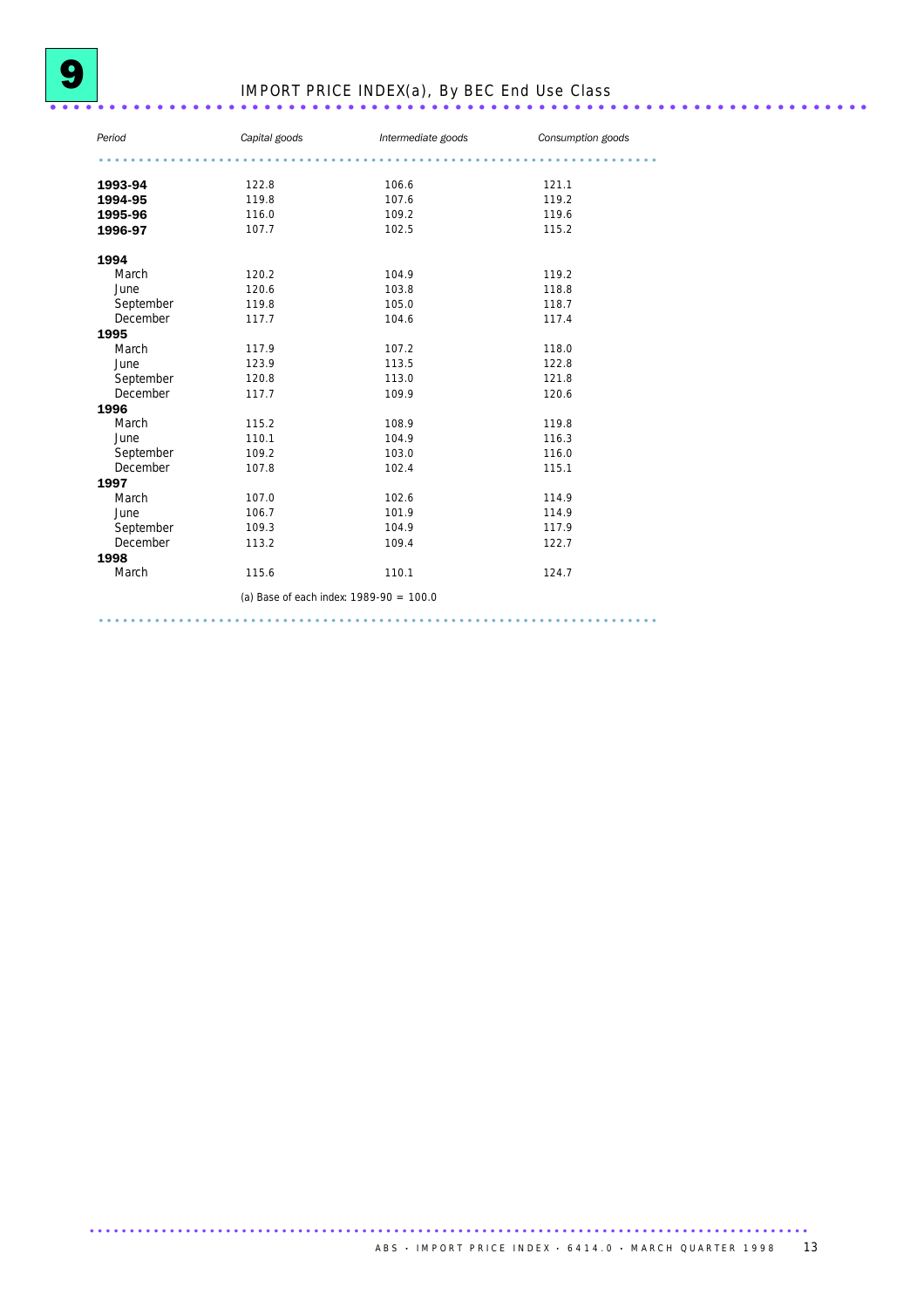### EXPLANATORY NOTES

........................................................... .....

| INTRODUCTION             | 1 This publication presents index numbers measuring changes in the prices of<br>imports of merchandise landed in Australia - the Import Price Index. It is<br>calculated on a reference base of $1989-90 = 100.0$ .                                                                                                                                                                                                                                                                                                                                                                                                                                                                                                                                                                                                                                                            |
|--------------------------|--------------------------------------------------------------------------------------------------------------------------------------------------------------------------------------------------------------------------------------------------------------------------------------------------------------------------------------------------------------------------------------------------------------------------------------------------------------------------------------------------------------------------------------------------------------------------------------------------------------------------------------------------------------------------------------------------------------------------------------------------------------------------------------------------------------------------------------------------------------------------------|
| SCOPE                    | 2 The Import Price Index, either directly or indirectly, covers about 95% of<br>merchandise imported during 1988–89 and 1989–90.                                                                                                                                                                                                                                                                                                                                                                                                                                                                                                                                                                                                                                                                                                                                               |
|                          | 3 The remaining imports are not represented because of the inherent difficulties<br>in pricing the items to a constant quality. These unrepresented items include:<br>live animals (not for food)<br>٠<br>jewellery and other articles of precious metal n.e.s.<br>٠<br>military equipment<br>٠<br>special transactions<br>٠<br>commodities not classified according to kind<br>works of art, collectors' pieces, antiques<br>ships of various types.<br>٠                                                                                                                                                                                                                                                                                                                                                                                                                     |
|                          | 4 The index numbers for each quarter relate to prices of those imports of<br>merchandise that are physically landed in Australia during that quarter.                                                                                                                                                                                                                                                                                                                                                                                                                                                                                                                                                                                                                                                                                                                          |
| CLASSIFICATION           | <b>5</b> Index numbers for sections and selected divisions of the Standard International<br>Trade Classification (SITC), Revision 3 are provided in tables 3 and 4, while index<br>numbers for selected sections of the Combined Australian Customs Tariff and<br>Statistical Nomenclature (ATSN) are provided in table 5.                                                                                                                                                                                                                                                                                                                                                                                                                                                                                                                                                     |
|                          | 6 Tables 6 and 7 contain index numbers for selected Divisions and Subdivisions,<br>on an 'industry of origin' basis, of the Australian and New Zealand Standard<br>Industrial Classification (ANZSIC). The 'industry of origin' is the industry in which<br>the imported commodity would be classified as primarily produced had it been<br>produced in Australia, determined in accordance with the classification rules of the<br>ANZSIC.                                                                                                                                                                                                                                                                                                                                                                                                                                    |
|                          | 7 Table 8 contains index numbers for categories of the United Nations'<br>Classification by Broad Economic Categories (BEC). Table 9 contains index<br>numbers for these categories rearranged to form the broader end use classes:<br>Capital goods, Intermediate goods and Consumption goods. Each category has<br>been allocated wholly to one of these classes except for:                                                                                                                                                                                                                                                                                                                                                                                                                                                                                                 |
|                          | category 321, Motor spirit (which has been allocated in part to Intermediate<br>٠<br>goods and in part to Consumption goods)<br>category 51, Passenger motor cars (which has been allocated in part to Capital<br>goods and in part to Consumption goods).                                                                                                                                                                                                                                                                                                                                                                                                                                                                                                                                                                                                                     |
| <b>ITEMS AND WEIGHTS</b> | 8 The index is a fixed weights index. The commodities directly represented in the<br>index (the index items), were selected on the basis of their import values during<br>1988-89 and 1989-90. They constituted approximately 95% of the total value of<br>imports of merchandise to Australia during these years. The selected items were<br>allocated weights in accordance with the average value of imports for each item<br>during 1988-89 and 1989-90. These weights were then revalued to reflect 1989-90<br>price levels. Many of the items carry not only their own weight but also the weight<br>of unpriced commodities whose prices are considered to move in a similar manner.<br>The weighting pattern of the Import Price Index, i.e. the percentage contributions<br>for index items and groups, was shown in the September 1991 issue of this<br>publication. |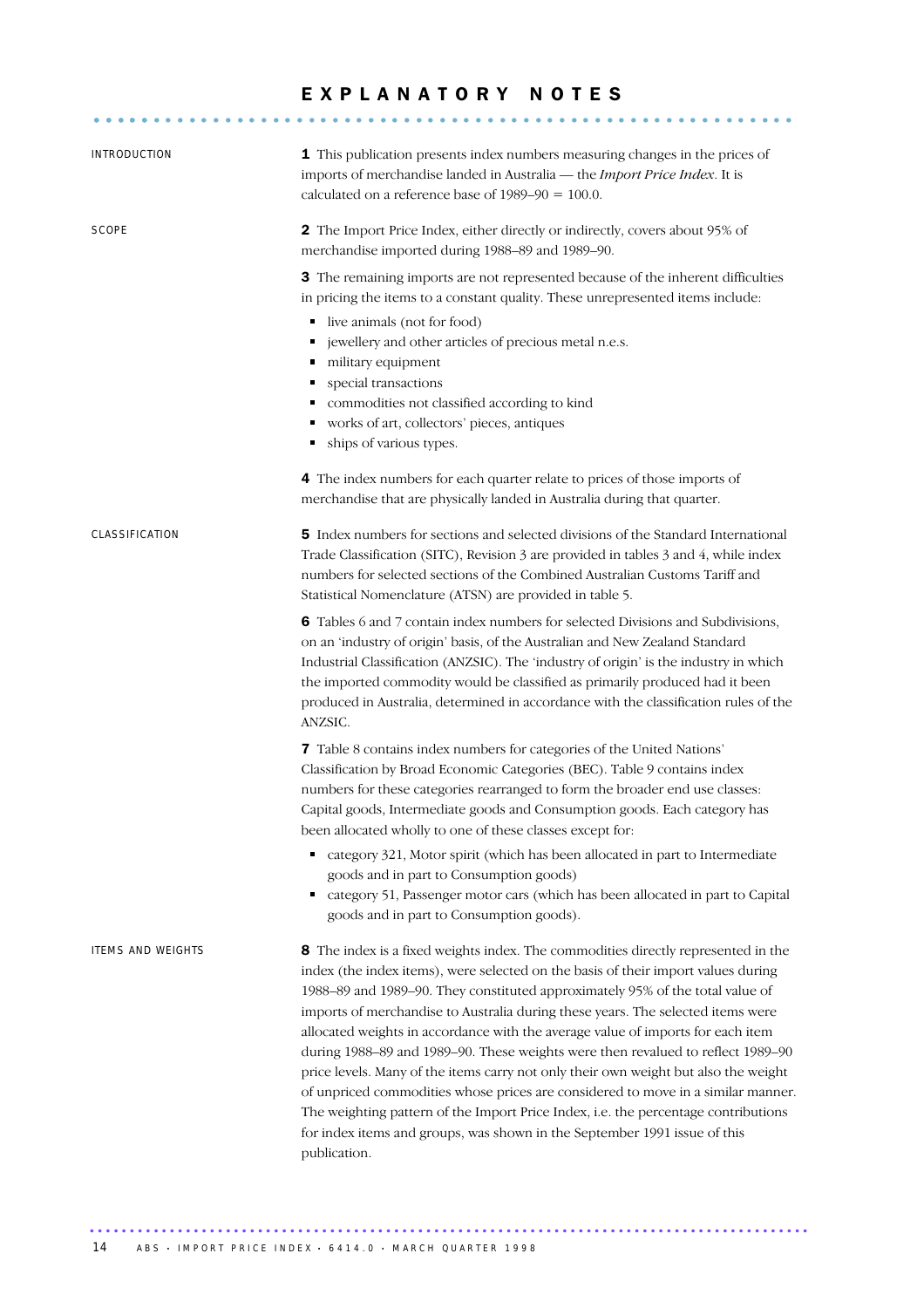### E X P L A N A T O R Y N O T E S

........................................................... .....

| PRICE MEASUREMENT         | 9 Prices of individual shipments are obtained from importers of the selected items<br>and relate to the quarter in which the goods arrive in Australia. Imports are priced<br>on a 'free on board' (f.o.b.), country of origin basis. Freight and insurance charges<br>involved in shipping goods from foreign to Australian ports are therefore excluded<br>from the prices used in the index, as are Australian import duties.                                                                                                                                                                                                              |  |  |  |
|---------------------------|-----------------------------------------------------------------------------------------------------------------------------------------------------------------------------------------------------------------------------------------------------------------------------------------------------------------------------------------------------------------------------------------------------------------------------------------------------------------------------------------------------------------------------------------------------------------------------------------------------------------------------------------------|--|--|--|
|                           | 10 As the prices used in the index are expressed in Australian currency, changes in<br>the relative value of the Australian dollar and overseas currencies can have a direct<br>impact on price movements for the many commodities that are bought in<br>currencies other than Australian dollars. Prices reported in a foreign currency are<br>converted to Australian dollars using the relevant exchange rates. Where imports<br>are purchased at prices expressed in terms of a foreign currency and forward<br>exchange cover is used, the prices in the index exclude the forward exchange<br>cover.                                    |  |  |  |
|                           | 11 The price series used relate to specified standards, grades, types, etc. of each<br>commodity. The aim is to incorporate in the index price changes for imports of<br>representative goods of constant quality. Wherever possible, prices from<br>predominant countries of origin are used for each of the specified goods priced in<br>order to lessen the impact of price variations attributable solely to changes, over<br>time, in the mix of countries of origin. In most cases prices are combined using<br>fixed weights between markets. Weights between countries are reviewed from time<br>to time and revised where necessary. |  |  |  |
| <b>INDEX NUMBERS</b>      | 12 Index numbers for financial years are simple averages of quarterly index<br>numbers.                                                                                                                                                                                                                                                                                                                                                                                                                                                                                                                                                       |  |  |  |
| REVISIONS                 | 13 In cases where more complete information is obtained after index numbers for<br>a period have been published, or it is discovered that incorrect prices have been<br>used in compiling the indexes, revisions to index numbers may occur in<br>subsequent issues of this publication.                                                                                                                                                                                                                                                                                                                                                      |  |  |  |
| ANALYSIS OF INDEX CHANGES | 14 Care should be exercised when interpreting quarter-to-quarter movements in<br>the indexes as short-term movements do not necessarily indicate changes in trend.                                                                                                                                                                                                                                                                                                                                                                                                                                                                            |  |  |  |
|                           | 15 Movements in indexes from one period to another can be expressed either as<br>changes in 'index points' or as percentage changes. The following example<br>illustrates the method of calculating index points changes and percentage changes<br>between any two periods:<br>All groups index numbers -                                                                                                                                                                                                                                                                                                                                     |  |  |  |
|                           | March Quarter 1998<br>116.7 (see Table 1)                                                                                                                                                                                                                                                                                                                                                                                                                                                                                                                                                                                                     |  |  |  |
|                           | less March Quarter 1997<br>108.4 (see Table 1)                                                                                                                                                                                                                                                                                                                                                                                                                                                                                                                                                                                                |  |  |  |
|                           | Change in index points<br>8.3                                                                                                                                                                                                                                                                                                                                                                                                                                                                                                                                                                                                                 |  |  |  |
|                           | Percentage change $=$<br>8.3<br>$-x 100 = 7.7$<br>108.4                                                                                                                                                                                                                                                                                                                                                                                                                                                                                                                                                                                       |  |  |  |
|                           | 16 Table 2 provides an analysis of the contribution which selected categories of<br>imports make to the All groups index. For example, Road vehicles contributed<br>15.29 index points to the All groups index number of 116.7 for March Quarter 1998<br>and 0.21 index points to the net change of 1.3 index points.                                                                                                                                                                                                                                                                                                                         |  |  |  |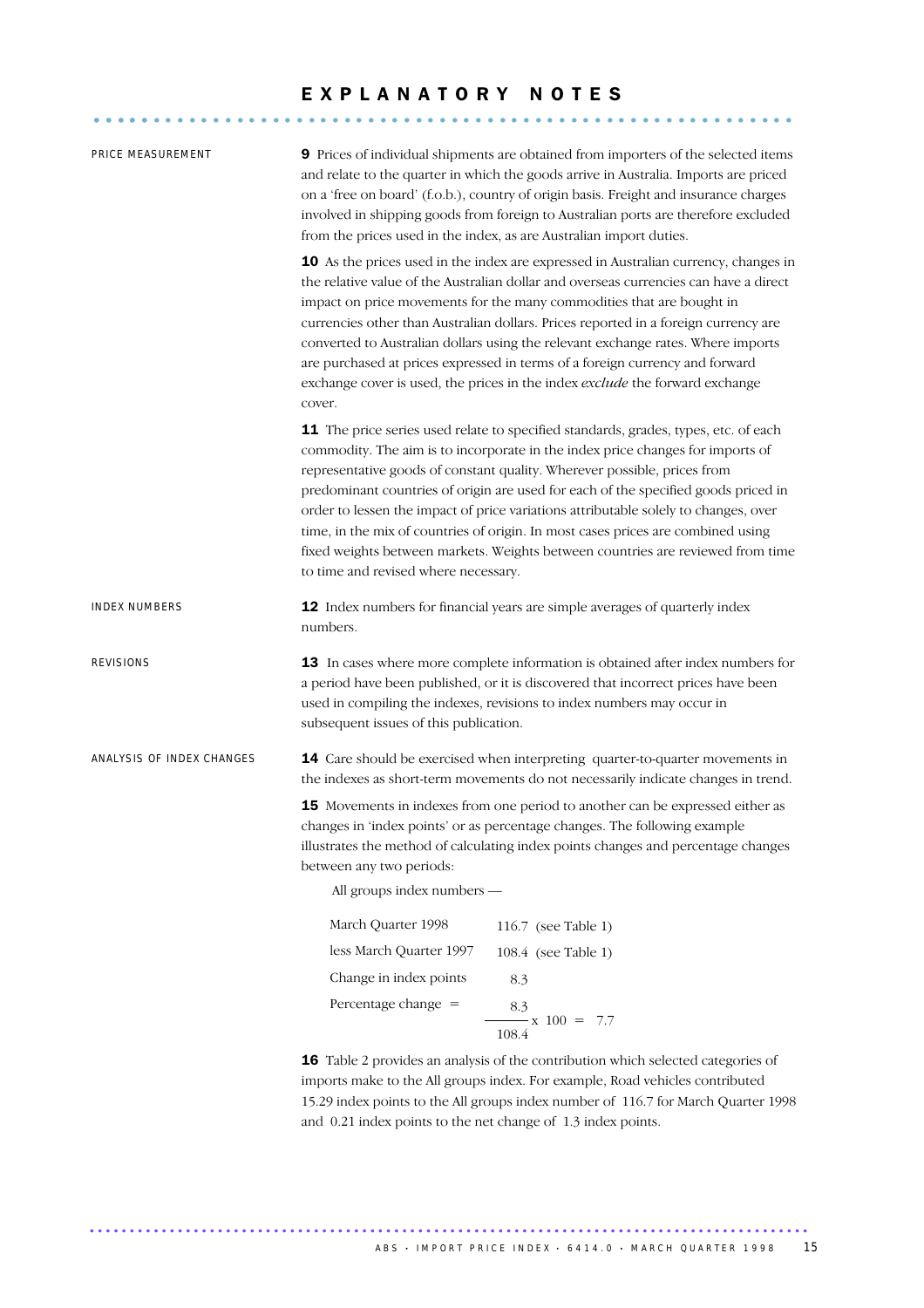### EXPLANATORY NOTES

........................................................... .....

| FURTHER INFORMATION      |                                                                                                                                                                                                                                                                                                                                              | 17 The September 1991 issue of this publication contains a more detailed<br>description of the index. A detailed description of the previous Import Price Index<br>is contained in the December Quarter 1982 issue of this publication.<br>18 Further information on the index is presented in the publication Producer and<br>Foreign Trade Price Indexes: Concepts, Sources and Methods (6419.0). |  |
|--------------------------|----------------------------------------------------------------------------------------------------------------------------------------------------------------------------------------------------------------------------------------------------------------------------------------------------------------------------------------------|-----------------------------------------------------------------------------------------------------------------------------------------------------------------------------------------------------------------------------------------------------------------------------------------------------------------------------------------------------------------------------------------------------|--|
| RELATED PUBLICATIONS     | 19 Users may also wish to refer to the following publications which are available<br>from ABS Bookshops:                                                                                                                                                                                                                                     |                                                                                                                                                                                                                                                                                                                                                                                                     |  |
|                          | Export Price Index, Australia (6405.0)<br>Price Indexes of Articles Produced by Manufacturing Industry,<br>Australia (6412.0)<br>Price Indexes of Materials Used in Manufacturing Industries,<br>٠<br>Australia (6411.0).                                                                                                                    |                                                                                                                                                                                                                                                                                                                                                                                                     |  |
|                          | 20 Other ABS publications that may be of interest include Balance of Payments,<br>Australia (5302.0).                                                                                                                                                                                                                                        |                                                                                                                                                                                                                                                                                                                                                                                                     |  |
|                          | 21 Current publications produced by the ABS are listed in the Catalogue of<br>Publications and Products, Australia (1101.0). The ABS also issues, on Tuesdays<br>and Fridays, a Release Advice (1105.0) which lists publications to be released in the<br>next few days. The Catalogue and Release Advice are available from any ABS office. |                                                                                                                                                                                                                                                                                                                                                                                                     |  |
| UNPUBLISHED STATISTICS   | 22 As well as the statistics included in this and related publications, the ABS may<br>have other relevant unpublished data available. Inquiries should be made to<br>Peter Sturgeon on 02 6252 5348 or to any ABS office.                                                                                                                   |                                                                                                                                                                                                                                                                                                                                                                                                     |  |
| SYMBOLS AND OTHER USAGES | <b>ANZSIC</b><br><b>ATSN</b><br><b>BEC</b><br>f.o.b.<br>n.e.s.<br>r<br><b>SITC</b>                                                                                                                                                                                                                                                           | Australian and New Zealand Standard Industrial Classification<br>Combined Australian Tariff and Statistical Nomenclature<br>Classification by Broad Economic Categories<br>free on board<br>not elsewhere specified or included<br>revised<br>Standard International Trade Classification                                                                                                           |  |